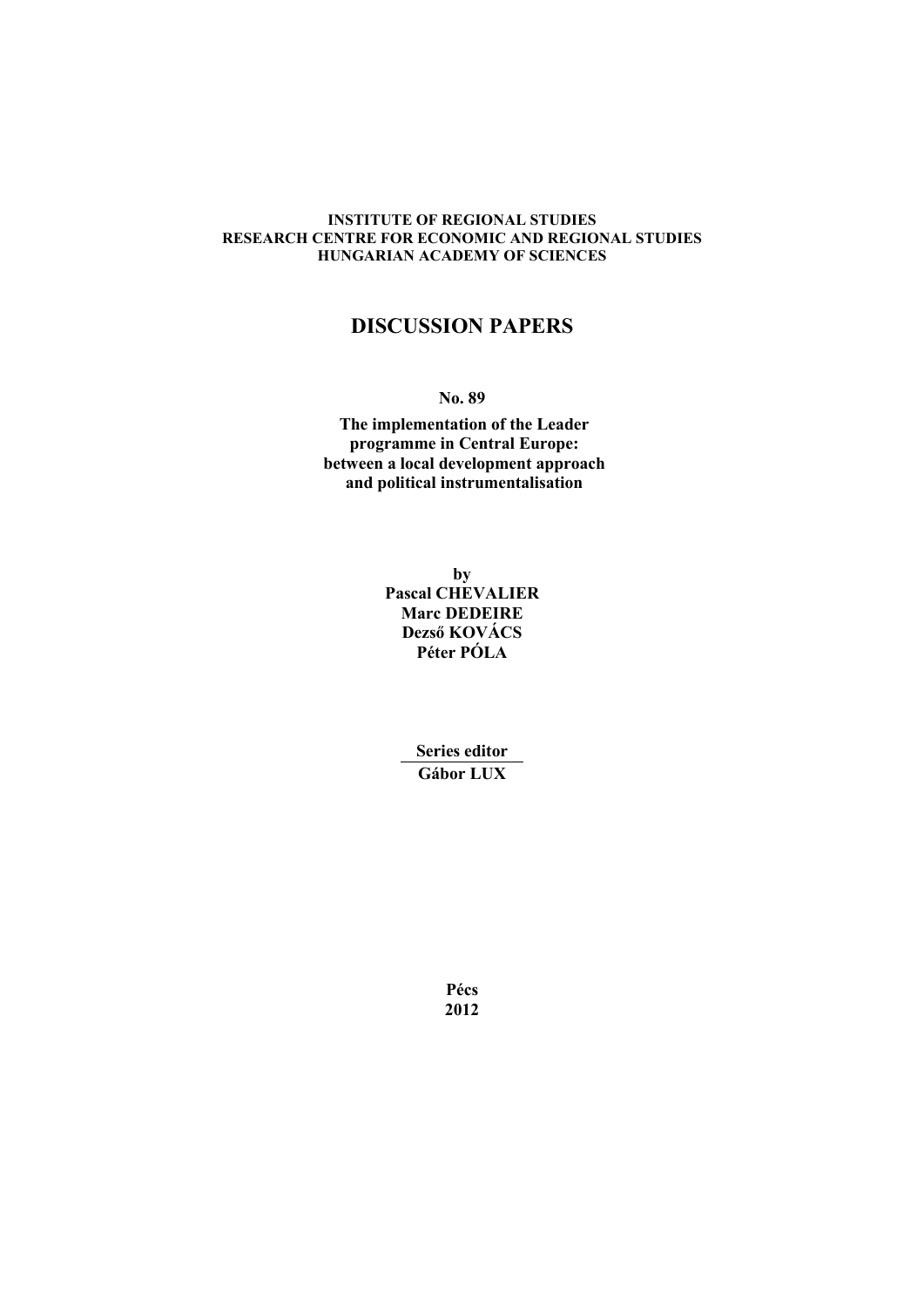Authors

- Pascal Chevalier, associate professor, geographer, University of Montpellier III. Member of the Laboratory ART-De*v* – Actors, resources and territories in development, pascal.cehavlier[at]@univ-montp3.fr
- Marc Dedeire, associate professor, economist, University of Montpellier III. Member of the Laboratory ART-Dev – Actors, resources and territories in development, marc.dedeire[at]univmontp3.fr
- Dezső Kovács, research fellow (retired), RCERS Institute for Regional Studies of the Hungarian Academy of Sciences, kovacsd[at]rkk.hu
- Péter Póla, research fellow, RCERS Institute for Regional Studies of the Hungarian Academy of Sciences, pola[at]rkk.hu

ISSN 0238–2008 ISBN 978 963 9899 56 8 978 963 9899 57 5 (PDF)

- © Pascal Chevalier, Marc Dedeire, Dezső Kovács, Péter Póla
- © Institute of Regional Studies Research Centre of Economic and Regional Studies Hungarian Academy of Sciences

2012 by Institute of Regional Studies, Research Centre for Economic and Regional Studies, Hungarian Academy of Sciences. Printed in Hungary by Harthmedia Ltd., Pécs.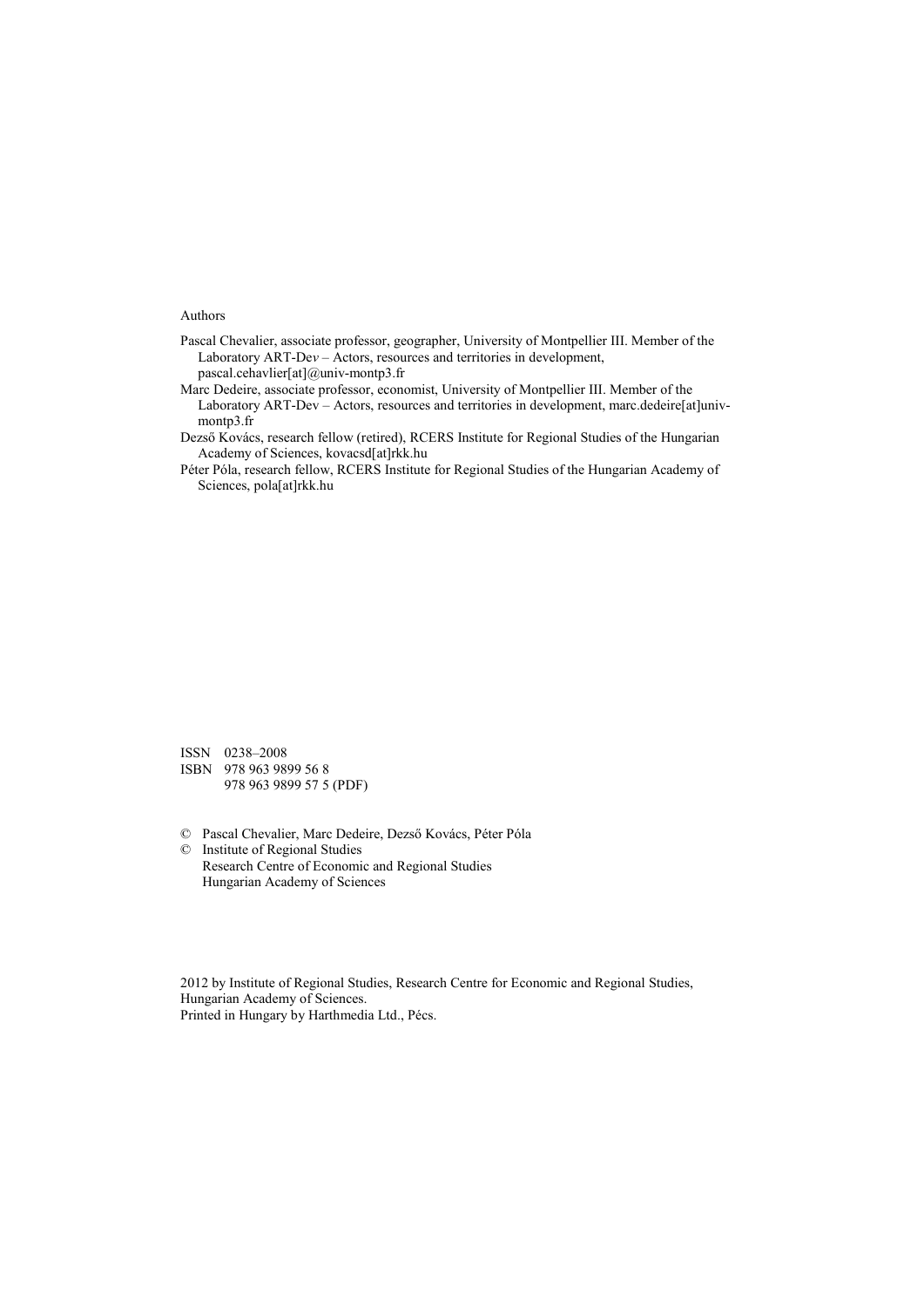# **CONTENTS**

| 1 |                                                                                  |  |
|---|----------------------------------------------------------------------------------|--|
| 2 | Local development between institutional and social learning: the Leader+ model 7 |  |
|   | The Leader + program: a theoretically suitable politico-administrative<br>2.1    |  |
|   | 2.2 The first Leader+ experiences in the Czech Republic, Hungary and             |  |
|   | 2.3 Administrative, political and social problems of the first period 11         |  |
| 3 |                                                                                  |  |
|   |                                                                                  |  |
|   |                                                                                  |  |
| 4 | Implementing the Leader programme: a genuine approach to local development       |  |
|   |                                                                                  |  |
|   | 4.2 An increasingly powerful process of inclusion/exclusion of local actors 22   |  |
|   |                                                                                  |  |
| 5 |                                                                                  |  |
|   |                                                                                  |  |
|   |                                                                                  |  |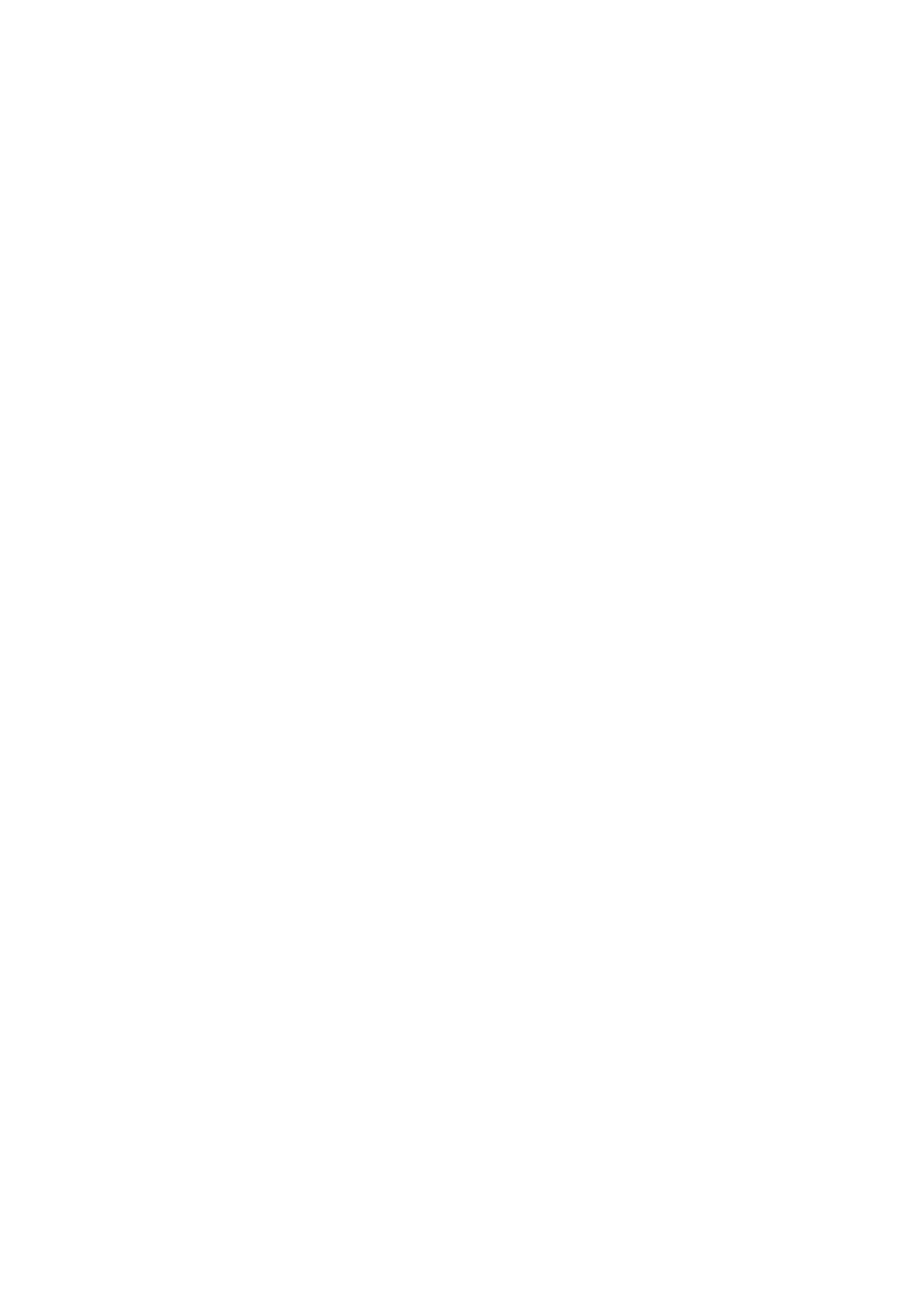## **1 Introduction**

Over the course of the last thirty years, the rural development paradigm in the European Union, albeit at different rates and according to different processes in individual countries, evolved significantly. A paradigm of agricultural develop ment based on intensification and modernisation reflecting the tenets of a productivist model has gradually been replaced by a new paradigm in which rural development is integrated, sustainable and, above all, local (Cork Declaration, 1996). Having emerged in the 1970s and been institutionalised in the 1990s by means of the Leader European Initiative Programme,<sup>1</sup> a new model of local development founded on a bottom-up approach to the valorisation of local resources and the involvement of new actors in the elaboration and implementation of strategies began to emerge. This policy initiative, based on a territorial, rather than a sector-based approach, implies a new way of thinking about territorial development – originally founded on a centralised, exogenous model – which takes into account a more endogenous perspective involving new forms of governance. It also implies a new way of thinking about power by encouraging partnerships between local authorities armed with additional rights and responsi bilities, and new actors from local associative and entrepreneurial spheres.

In Central Europe, in countries still marked by the influence of centralised political traditions and a sometimes partial, incomplete re-establishment of the autonomy of local authorities (communes, micro-regions, regions, etc.), this tran sition, perhaps here more than elsewhere, implies a reappraisal of local powers, partnerships and territories providing a platform for new local development projects. Emanating from a combination of EU and domestic policies and, above all, bottom-up initiatives launched by local political actors and new social subjects (*Vanier*, 2002) participating in local development projects (project leaders, enter prises, structured groups, associations, etc.), new structures have emerged in Central Europe, some of them characterised by new forms of governance. These "Local Action Groups" at the origin of a local development model transferred from the EU to new member states emerging from socialism, often test the capacity not only of local actors to strike up partnerships but also of national actors to accompany, initiate and encourage such partnerships and provide an administrative structure to geographical territories.

Theoretically, the construction of these new project territories is designed to reflect the EU's philosophy on local development, which is *increasingly less precisely defined in the sense that development strategies must be implemented subtly and endogenously rather than within a strictly centralised framework* (*Quéva*, 2006). But how does this process happen in countries which have only

<sup>1</sup> Liaisons Entre Actions de Développement de l'Economie rurale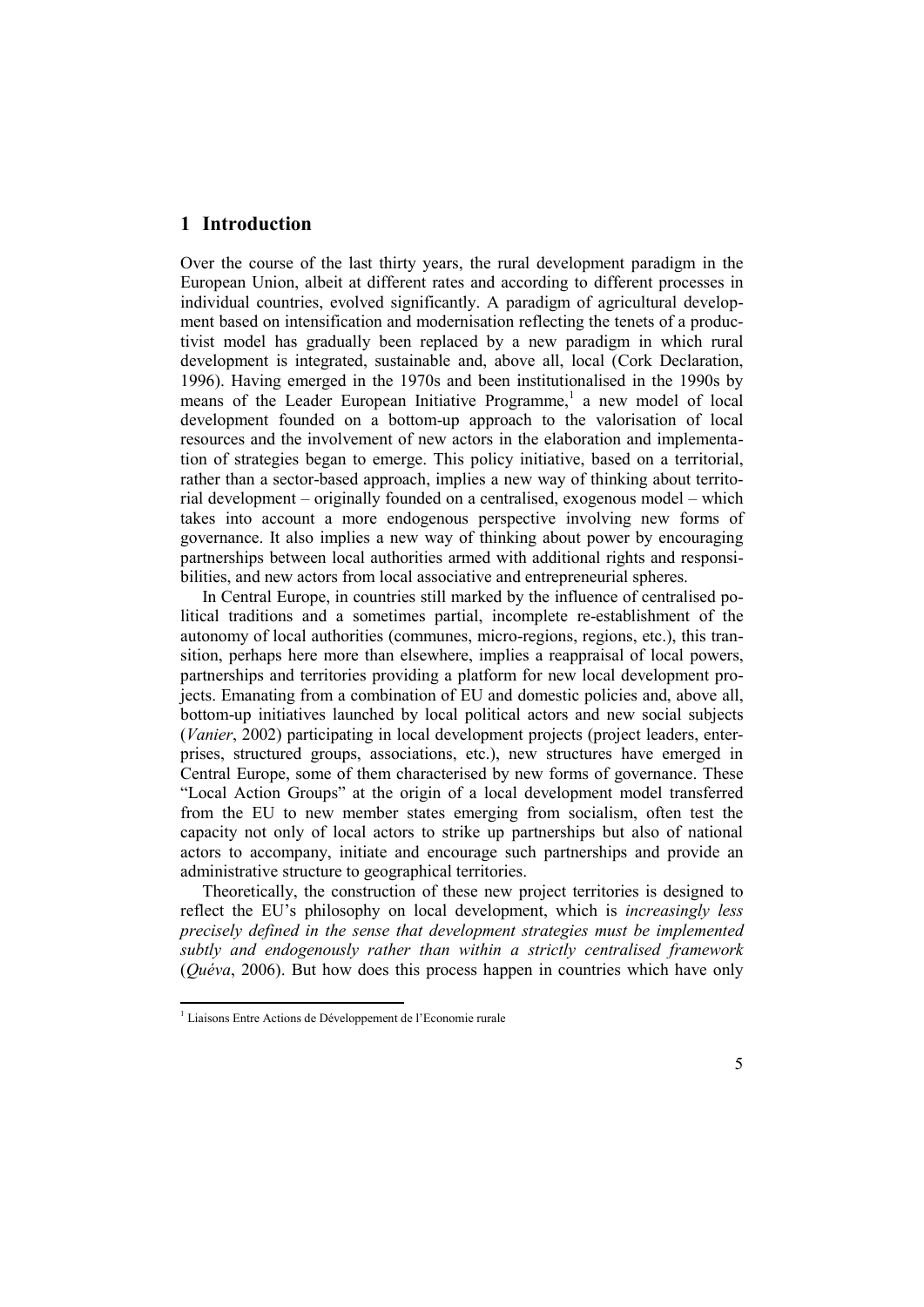very recently returned to local autonomy and in which centralised political traditions are still strong? Have local development policies been able to break free of traditional government frameworks in rural areas?

In countries which are still strongly marked by the traces of a once dominant state centralism (both in terms of institutional frameworks and political representation) and in which the first dominates the second, the implementation of rural development policies, based on bottom-up initiatives, is radically changing the rapport between collective action and the territories in which it is carried out. Using the results of an analysis of the implementation of the Leader Programme in Lithuania, the Czech Republic and Hungary, we will look at how the European local development model is received and applied in Central Europe. Can we really talk about a bottom-up approach in line with the philosophy of local development? To what degree are these territories capable of elaborating and initiating development projects? Is it simply a question of national governments imposing upon local territories and instrumentalising local development?

In the first part of the article, we will re-examine the Leader+ programme which, in Lithuania, the Czech Republic and Hungary, was the first experiment in local development<sup>2</sup> based on the European model. Defined as a learning phase<sup>3</sup> (*Maurel*–*Halamska*, 2010) both for the institutions of these countries, for which the procedures and methods inherent in the approach were new, and for local communities, the Leader+ programme confronted the actors of rural development (governments, local authorities, entrepreneurs, associations etc.) with the local development model, immediately revealing a certain number of characteristics and problems specific to Central Europe. In the second part of the article, we will focus on current European development policy (2007–2013), notably on specific approaches to the implementation of the new Leader method in the three countries in question. How do the Czech Republic, Hungary and Lithuania interpret the method? What implementation approaches do they propose? In the last part of the article, we will discuss implementation with regards to the founding principles of local development. Can we really talk about a bottom-up approach? Can the local development model really be adjusted to encourage local communities benefitting from the approach to contribute to it? Do methods for transferring the model implemented in these Central European countries conform to the original principles of the Leader programme?

<sup>&</sup>lt;sup>2</sup> There were other local development initiatives before the Leader programme, notably in the Czech Republic in the mid-1990s (the village renewal policy) and in Hungary around the turn of the Millennium.

The objective of the Leader+ programme, implemented for a period of two years after the accession of the Central European countries to the EU in 2004, was to prepare the new member states for the EU's 2007–2013 rural development policy.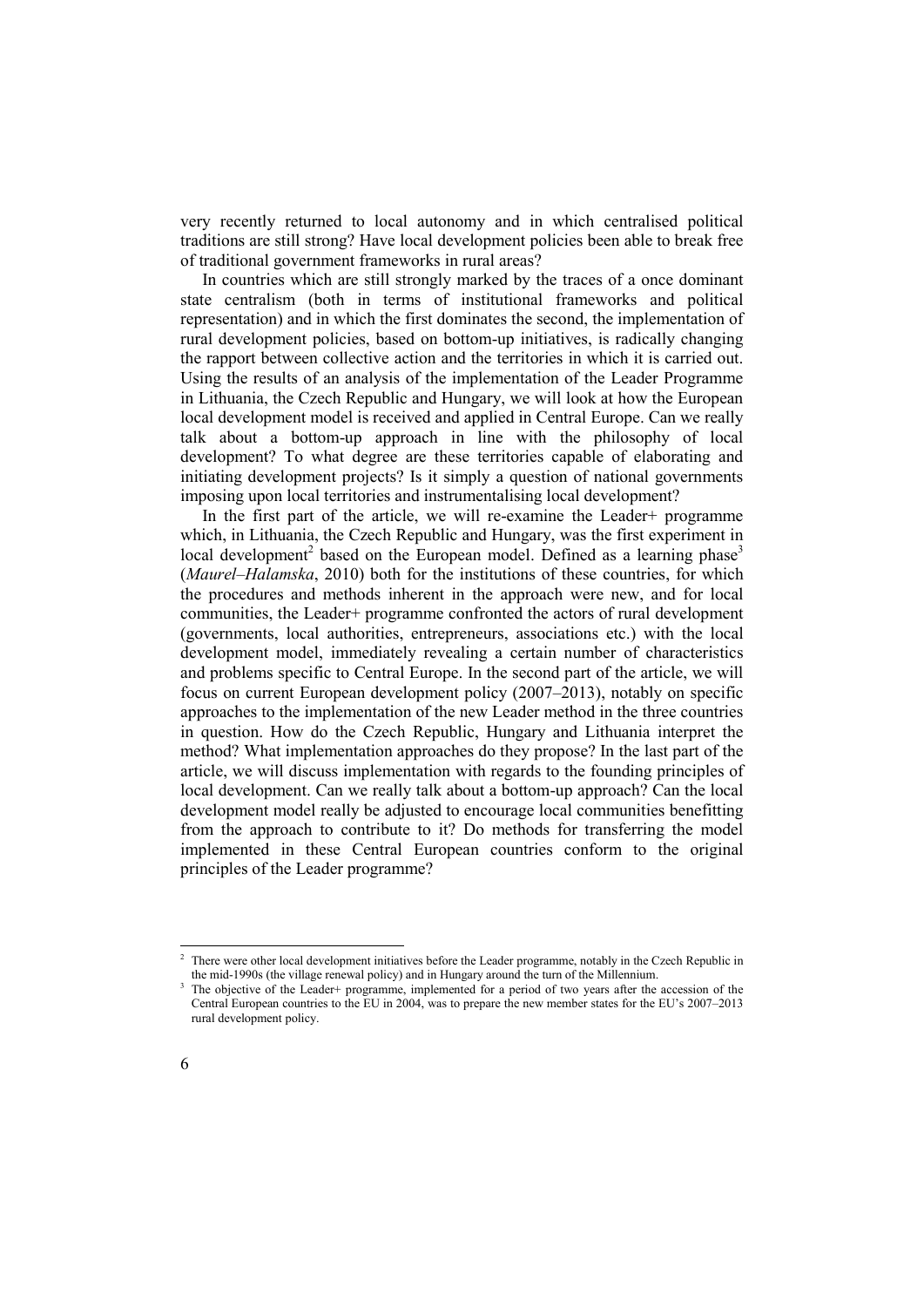## **2 Local development between institutional and social learning: the Leader+ model**

As new member states joined the European Union, the local development model, which had already been applied with varying degrees of success in Western Europe (*Osti*, 2000), was deployed in the east of the continent. In these post socialist countries, the application of new local development projects of a kind never seen before was presented at the time as *an act of importing political models* (*Maurel*, 2008, p. 37), or, in other words, an act of transfer of practices, modes of governance, instruments and discourses (*Badies*, 1995) developed in and experienced by other countries with different histories and socio-economic backgrounds. Indeed, *von Hirschhausen*–*Lacquement* (2007) write of models from the West being applied to the countries of the East.

Generally speaking, in terms of public policy, *Bulmer–Dolowitz–Humphereys – Padgett* (2007) distinguish two main methods of transfer. The first, in the tradition of the Community *acquis*, concerns the strict transfer of legal provisions and regulations from the institutions of the European Union to new member states according to a hierarchical and constrictive type of governance. This transfer requires, amongst other things, a substantial amount of institutional learning on the part of new member states which, in the mid-1990s, began, with a view to joining the EU, the process of ensuring that their institutions and modes of governance conformed to various European Directives (decentralisation, regionalisation, reimplementation of local autonomy, etc.).

The second, more flexible, method of transfer seeks to encourage social learning by placing a greater emphasis on the transposition and adoption by national authorities of the local principles, methods and expertise deriving from the European Union than on the normative regulatory framework. Clearly, this kind of transfer appears to be in line with a philosophy of local development based on the capacity of local actors to display the type of initiative required to boost the dynamic. It was this mode of transfer that was selected by the EU with a view to implementing the Leader programme in Europe. Thus, European institutions defined an ensemble of principles and local and endogenous development methods intended to guide rural development policies within each individual country.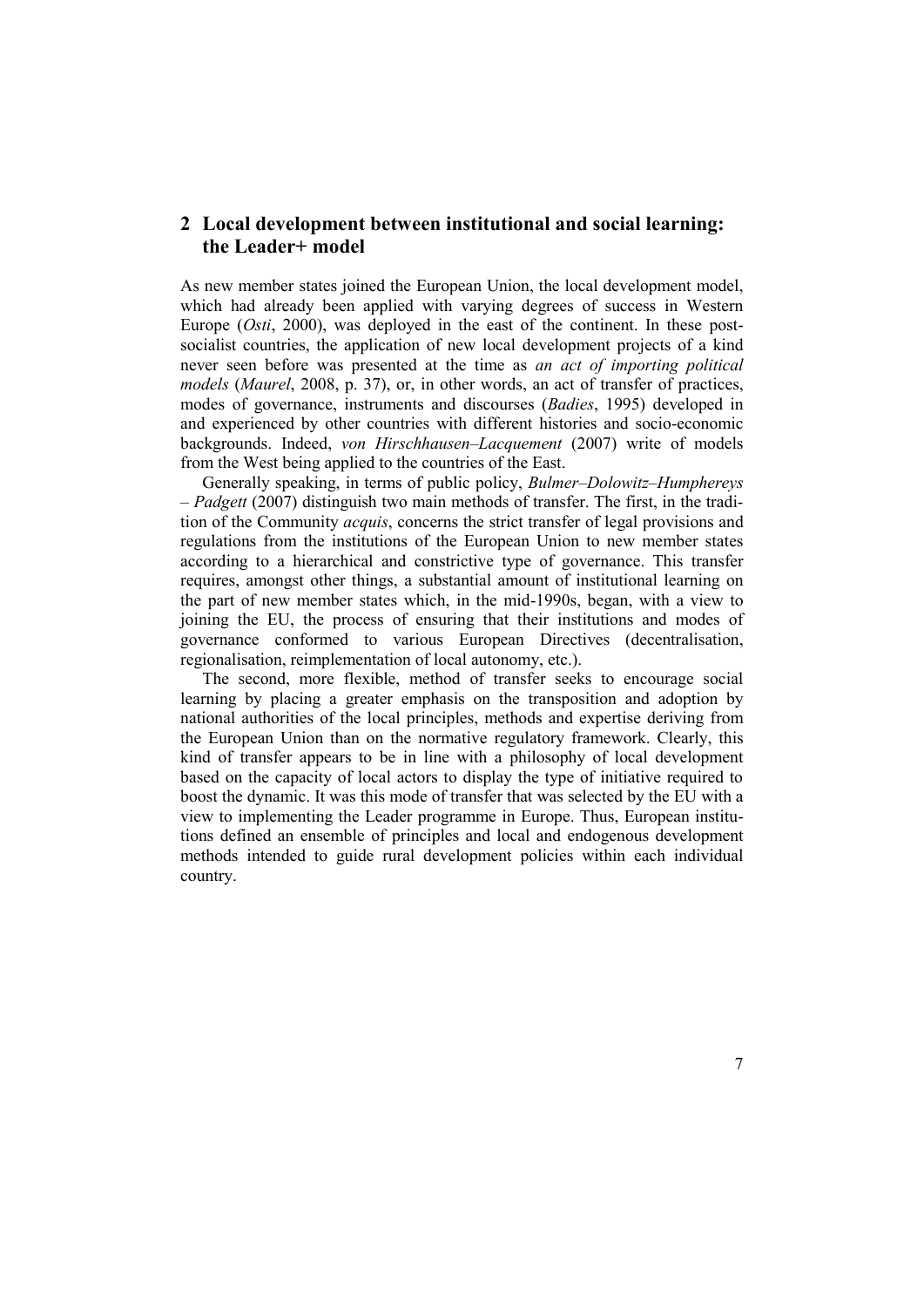#### **2.1 The Leader+ program: a theoretically suitable politico-administrative framework**

Funded by the European Agricultural Guidance and Guarantee Fund for the period 2004–2006, the Leader+ programme introduced rural development tech niques to the Czech Republic, Hungary and Lithuania in preparation for the adoption of EU rural development policy for 2007–2013. The Leader+ programme is part of an initiative designed to decentralise public policy and introduce a more localised definition of public problems and of approaches used to deal with them. The programme encourages actors, be they institutional (at various levels), eco nomic or from Non-Governmental Organisations, to work together.

Recourse to the Leader method presupposes the existence of institutions capable of providing support for such an approach. In the wake of the decentrali sation processes implemented in the three countries in the early 1990s and of the *europeanisation* of public action which accompanied their accession to the European Union, changes in regional political and management structures were favourable to the implementation of the Leader programme. The various decentralisation policies applied in the early 1990s, combined with institutional changes at various infra-state levels from the region to the commune and the introduction of local democracy, which is currently being consolidated, provides a legal and administrative framework which conforms with the programme's implementation requirements.

In the Czech Republic, local autonomy was introduced at the communal level in 1990. Administrative regions equipped with representative organs and competences in terms of regional development were set up ten years later. The situation in Hungary and Lithuania is similar, even if these states have only granted relatively weak powers to their regional authorities. Generally speaking, these decentralisation processes went hand-in-hand with a reinforcement of the role of local and regional institutional actors (territorial and local collectivities) which, backed by national governments, developed new forms of cooperation (intercom munality) with them<sup>4</sup> as well as with new NGOs, associations, entrepreneurs, etc. (*Maurel–Lacquement*, 2007) as part of preparations to join the EU – the Special Accession Programme for Agriculture and Rural Development and PHARE (Poland and Hungary: Assistance for Restructuring their Economies) – and the initial rural development policies.

An example is provided by the village renewal programme introduced in the Czech Republic in 1991. The programme supports the formation of micro-regions (free unions of communes working on joint-projects) and the rural development

<sup>4</sup> This is above all true of the Czech Republic (and, to a lesser degree, of Hungary) which, due to a high degree of territorial fragmentation, have introduced new forms of cooperation at the micro-regional level with a view, amongst other things, to sharing responsibility for the management of local public services.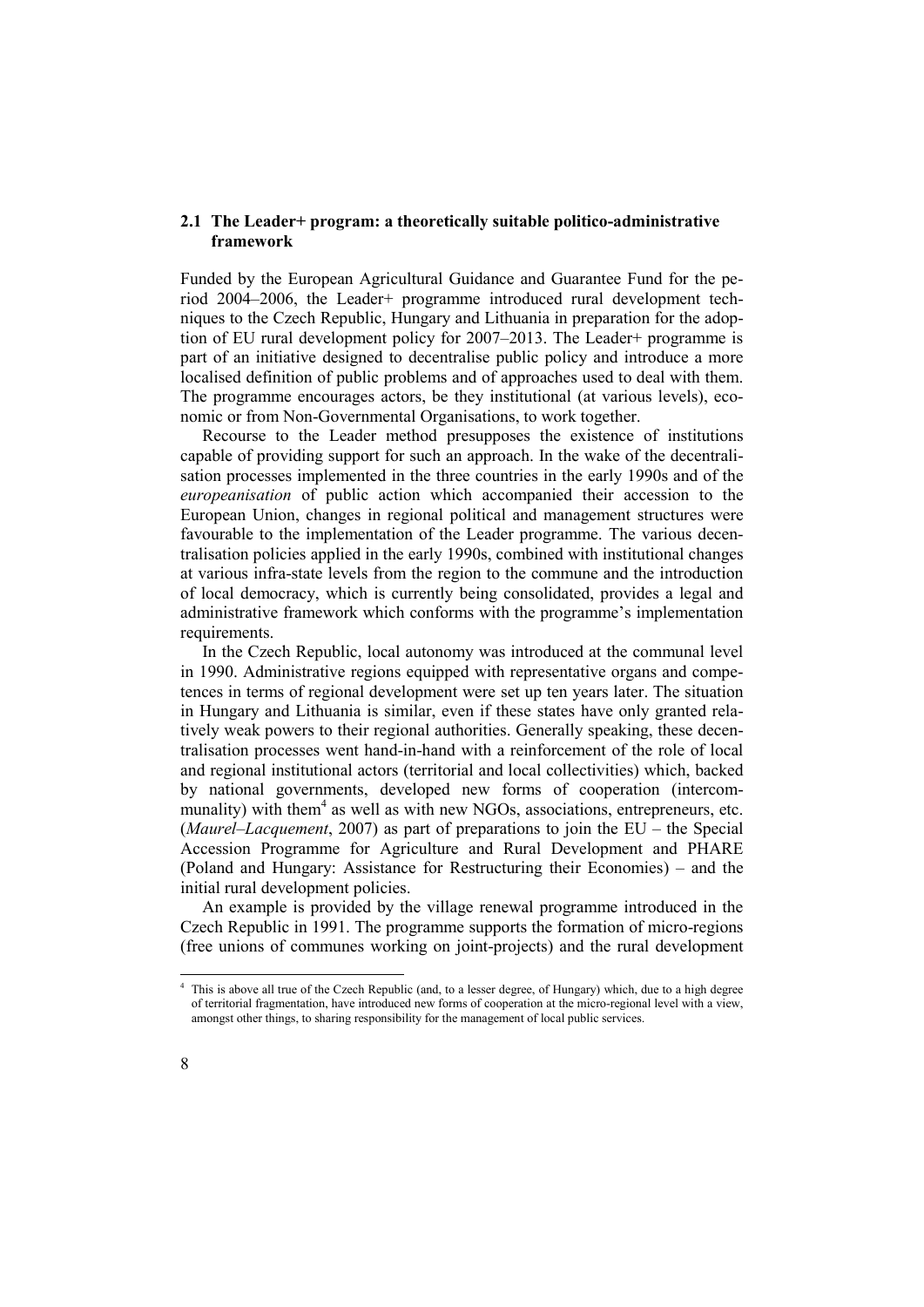strategies for which they are responsible. Later, towards 2001, the same microregions would provide the basis for the launch of the Leader+ programme, which became operational in 2004. Hungary's first experiences in the field came in the form of the PHARE and SAPARD programmes designed to prepare the country for integration into the EU. In Hungary, an experimental programme based on the Leader model was implemented in 2001. The programme's objective was to pre pare territorial diagnostics, to elaborate local development strategies and their attendant implementation procedures, and to launch pilot operations. With a budget of  $E1.7$  million, the mission of the fourteen Local Action Groups set up during this period (theoretically in a spontaneous manner, but in reality heavily supported by the regions in whose electoral constituencies they were located) was to adapt the local development plan to three major tasks, namely, the integration of Roma populations into local communities, training young people, and pro viding support to families. Lastly, in Lithuania, the first local development programme based on the Leader model was also run within the framework of the SAPARD programme as well as in that of the rural partnership programme led by British consultants and the Baltic-America local authorities partnership pro gramme.

#### **2.2 The first Leader+ experiences in the Czech Republic, Hungary and Lithuania**

In the Czech Republic, ten Local Action Groups supported by the micro-regions were selected from amongst the thirty candidacies lodged in late 2004, and funds have been allocated to implementing the strategy over a period of three years. The themes of the strategies presented by the Local Action Groups focused on improving the quality of life in rural areas, supporting the economic environment, promoting local production, and natural and cultural resources. Those eligible to run projects included production and processing firms in the agriculture and forestry sectors, associations, communes and inter-communal organisations. In the Czech Republic, the Ministry of Agriculture was also responsible for the Leader CZ (or Czech Leader) project. This programme consisted of an ensemble of measures identical to the preceding ones which functioned according to the principles underlying the Leader method but with a more modest budget than Leader+. The Ministry retained a small number of projects every year, depending on the budget allocated. For example, in 2006, sixty-four bids were lodged, and twenty-three selected with an overall budget of 70 million koruna. These Local Action Groups made it possible to fund 283 projects (131 presented by agricultural enterprises, 121 by municipalities, and 31 by associations). In total, or, in other words, for both programmes, eighty-five Local Action Groups were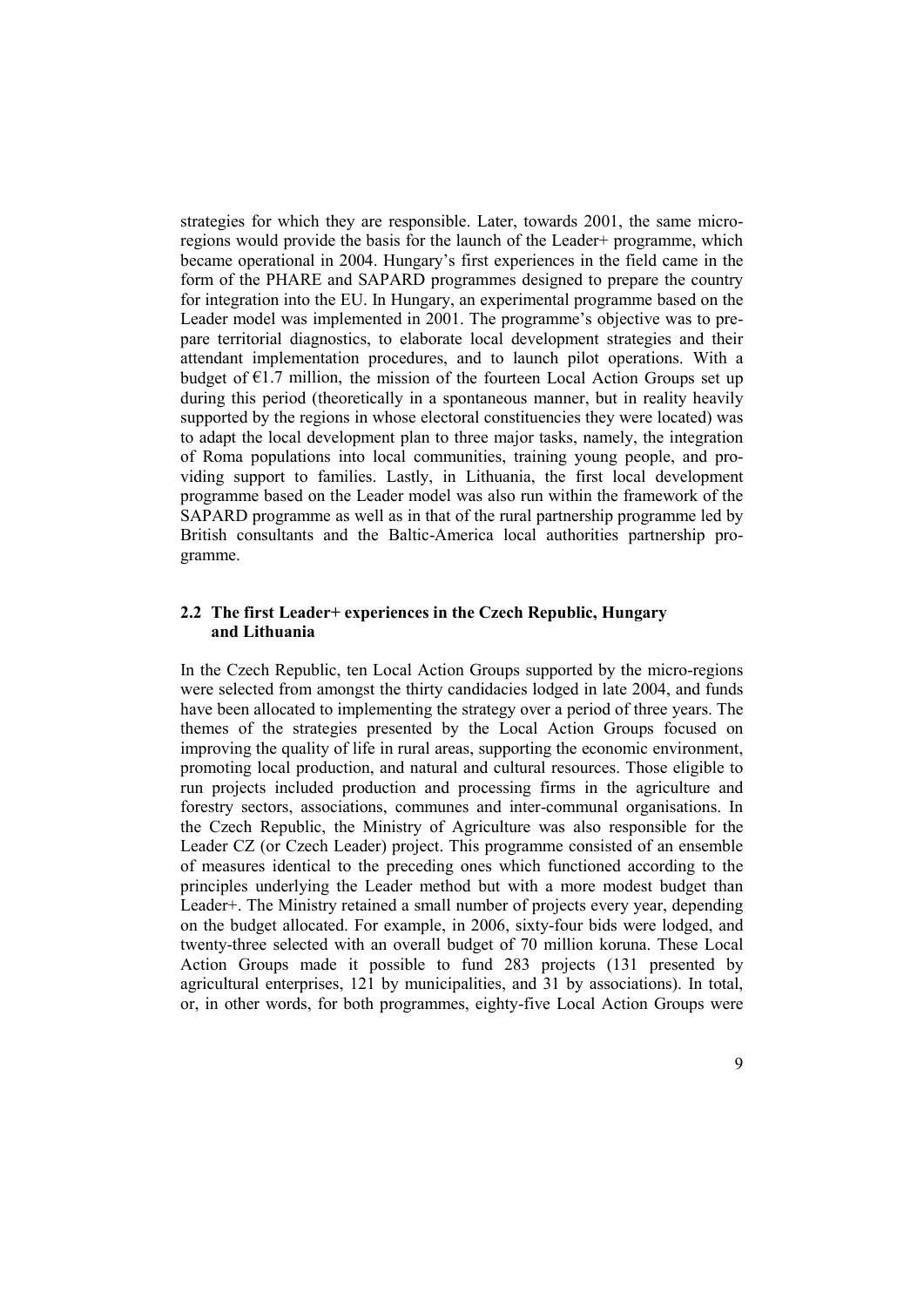selected in the Czech Republic. The Groups varied in size, with some containing around 10,000 inhabitants, most containing between 10,000 and 25,000 inhabitants, and a few being much larger (three contained around 90,000 inhabitants). In terms of the involvement of local actors, there is a substantial amount of variation between different regions. With the highest number of Local Action Groups, Southern Bohemia is very active. This is also true of the regions of Olomouc, Plzeň and Liberec. In Central Bohemia, there is a difference between Greater Prague, where the outlying districts of the conglomeration exert a strong influence over the micro-regions and the rest of the region. The regions of Pardubice, Vysočina and Brno are not relatively inactive.<sup>5</sup>

In 2004, after the three countries joined the EU, the Leader+ programme was applied. The programme, included in the "Operational Programme for Agriculture and Rural Development, 2004–2006" had a budget of 19 million euros, two-thirds of which was provided by the European Union. After a monitoring committee was set up in July 2004, the programme was officially launched in 2005. As elsewhere in Europe, the selection of Local Action Groups was based on a calls for tender process (two were launched in Hungary in 2005 and 2006). Sixty-seven Local Action Groups were chosen, 17 more than the 50 originally envisaged. Strategies began to be implemented in early 2006 and, in the same year, a national support network was set up in all the country's regions in the form of agencies linked to the Secretariat for Sustainable Development.

Lastly, in Lithuania, the first experience in developing the Leader model also took place within the framework of the Special Accession Programme for Agriculture and Rural Development (SAPARD) as well as of the rural partnership programme organised by British consultants, and the local authorities partnership programme developed under the aegis of the Baltic-America partnership. From 2004, the EU initiative Leader+, with a budget of  $\epsilon$ 2,440,094, became the main instrument for rural development. In Lithuania, the programme, which, as elsewhere in Europe, was to some degree experimental in nature, focused on funding learning processes. In 2006, ten Local Action Groups were selected from amongst twenty-seven bids. Six projects concentrated on improving the quality of life, three on the use of natural and cultural resources, and one on setting up small firms. Each project received half-a-million litas (almost  $\epsilon$ 150,000), up to 15% of which could be allocated to administrative costs.

<sup>&</sup>lt;sup>5</sup> Data provided by the Ministry of Agricultural. Interview conducted on June 21, 2006.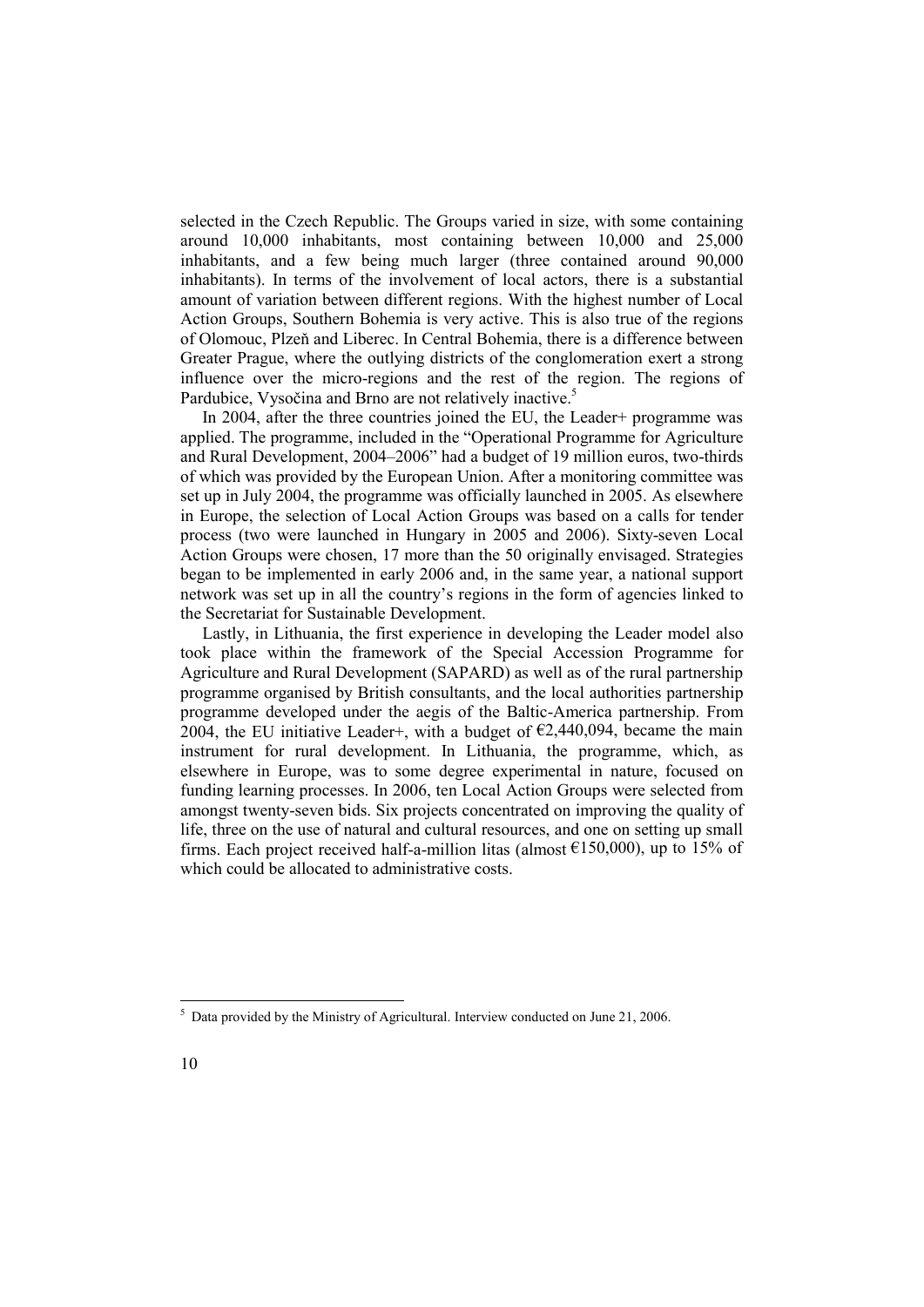#### **2.3 Administrative, political and social problems of the first period**

If, by 2004, the political, economic and social transformations carried out by the three countries created conditions favourable to the implementation of the Leader programme, other factors were to undermine, or at least negatively affect, to varying degrees, the very principles of local development.

#### *Administrative problems*

The biggest problem concerns the heritage of the collectivist system which continues to characterise the three countries' rural areas and administrative institutions. The centralised, bureaucratic tenor of the programme constitutes an initial factor. The Leader+ programme was directly administered by the countries' Ministries of Agriculture, which were more interested at the time in agricultural modernisation than in rural development in the broad sense of the term. With a sometimes very narrow vision of the programme (and, indeed, also of rural development), they focused above all on funding agricultural projects, as in the Czech Republic, where, for example, nearly three-quarters of the budget allocated to the Leader+ initiative was affected to modernising farms (renovating buildings, purchasing materials, etc.). On the pretext that it was funded by the European Agricultural Guidance and Guarantee Fund, the Ministries of Agriculture of the three countries more or less strictly defined a series of rules, sometimes setting up an extremely precise framework for the management and organisation of a pro gramme meant, at least according to national politicians, to be endogenous and decentralised. In Hungary, for example, the Ministry of Agriculture and Rural Development defined the rules governing bids for Local Action Groups, imposing an extremely rigid normative framework. It provided strict guidance for local development strategies based on its own regional development policies, selected projects, and allocated funds by defining evaluation criteria based not only on the relevance of projects to local needs but also on Local Action Groups' ability to manage public funds.

#### *Political problems*

Another factor undermining the local development approach derives from the continued existence of often highly influential networks of interests, frequently of a political and economic nature, for which the Leader+ programme provides a new legitimacy at the local level. On the basis of more or less affirmed clientelistic practices (*Meyer-Sahling*, 2007), local politicians, particularly mayors, well-established in their communes and often involved in local entrepreneurial networks, began to play a central role in the approach, often in partnership with other local actors. Many of these local politicians were active at the national level. They therefore occupied a strategic position enabling them, in a context in which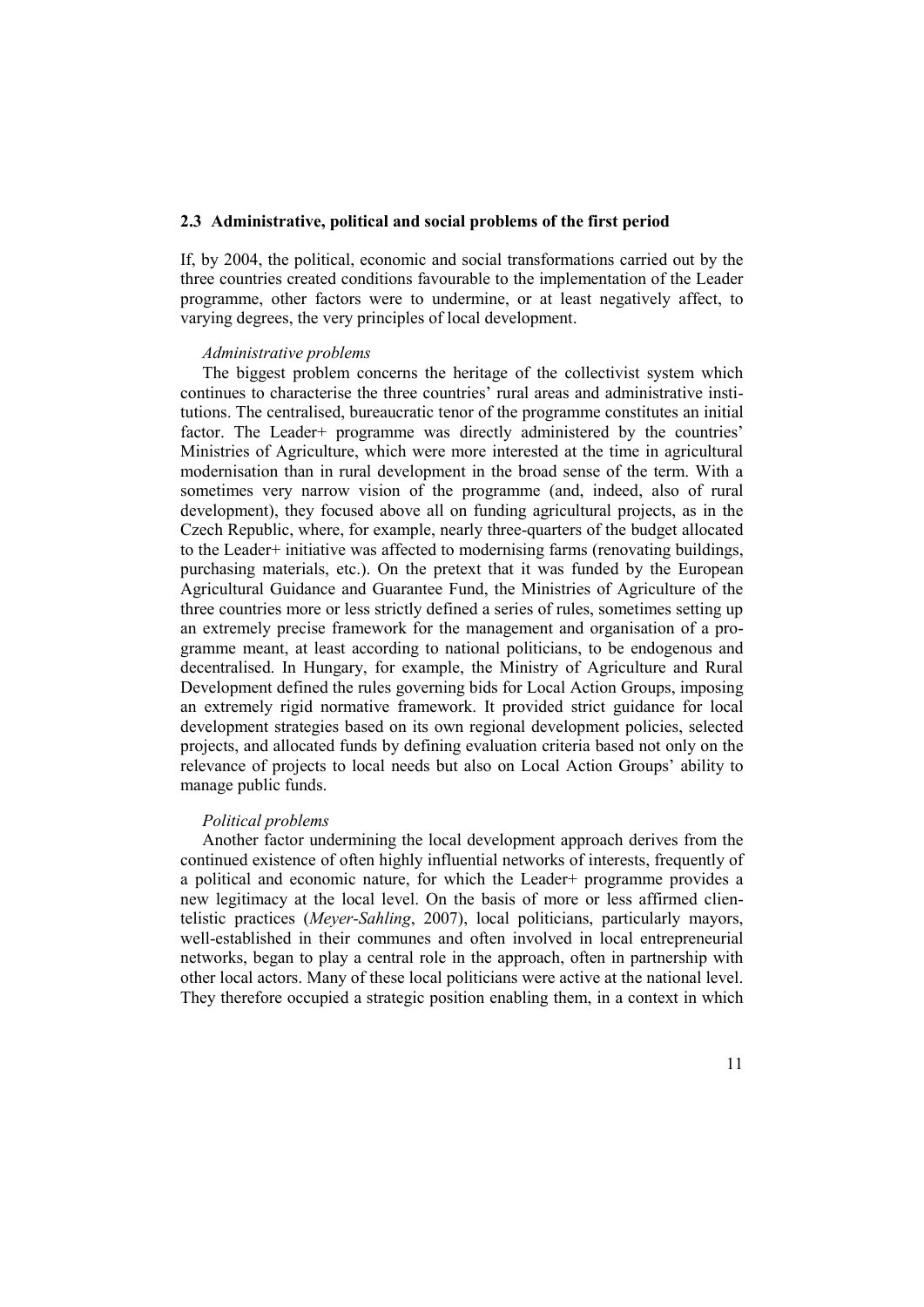communication on the part of central administrations and the bureaucracy respon sible for managing the programme was poor or non-existent, to exploit, on a more or less informal basis, their politico-administrative networks, which were sometimes particularly well-established, and to acquire the kind of information required to develop their projects. They are also able to use those networks to obtain additional funding. Often the only people capable of dealing with the bureaucratic elements of the Leader programme imposed by the central admini stration, they were generally highly motivated in terms of seizing an opportunity to set up a Local Action Group. Later, they would be the first to sign up to the new 2007–2013 Leader programme. Now veritable entrepreneurs of local development, they are, without a shadow of a doubt, the people who have gained most from the programme.

#### *Social problems*

Lastly, the socio-economic context encompassing the local development programme should be taken into consideration. The economic crisis increases the risk of the most isolated rural areas becoming marginalised. And while, theoreti cally, the Leader programme offers local actors the possibility of mobilising their capacity for action and exploiting new resources, in reality, it is highly dependent on the degree and methods of involvement of local communities and their capacity to appropriate the philosophy of the local development model. Generally speaking, civil society in the three countries is relatively weak (*Maurel – Halamska*, 2010), and there are few associations and unions. Even if civil society is kept informed throughout the implementation process, notably by means of discussion forums, it must be admitted that it takes very little part in collective action and seems not to take much interest in the local governance system. For example, in the *Ekorégion Ulhava* Local Action Group in Southern Bohemia – and a similar situation pertains in all the Local Action Groups in the three countries – discussion forums, launched and managed by politicians, attract only a handful of people, most of whom are entrepreneurs interested in the possibility of funding their own projects rather than in elaborating any kind of rural develop ment strategy. With only a few exceptions, ordinary citizens are absent from the discussion process. This is especially true of young people and the unemployed. Even if the situation varies from region to region, it can generally be stated that, due to a lack of initiative or a simple absence of knowledge about procedures, civil society takes little interest in the kind of collective action encouraged by the Leader+ programme.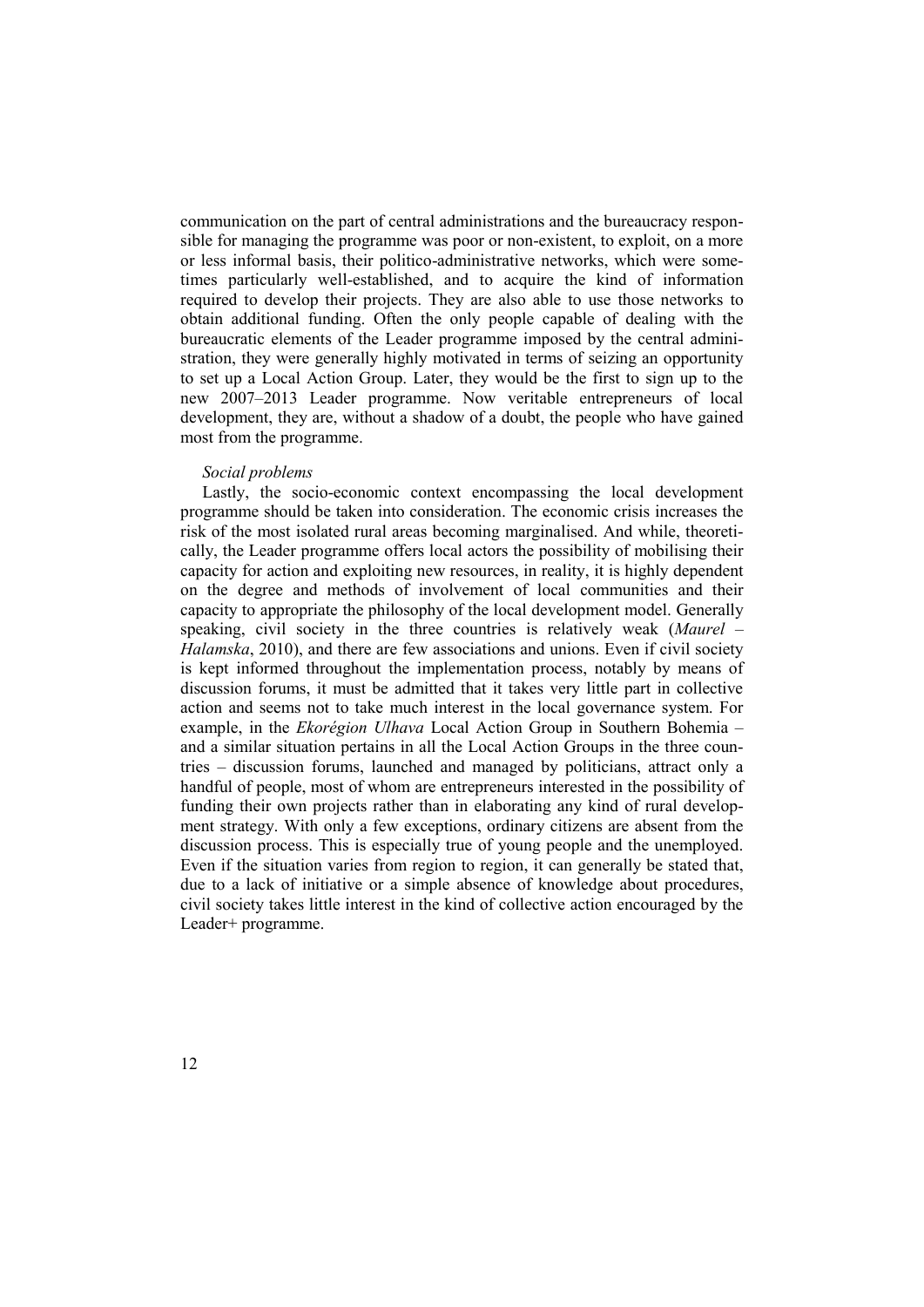## **3 The new programme: 2007–2013**

Strengthening rural development policy has become a European Union priority. Indeed, this point was clarified by the European Council of Gothenburg in 2001, which focused less on market mechanisms and more on improving, by means of targeted subsidies, the quality of the environment and conserving nature and the countryside. In the wake of the fundamental reform of the first pillar of the Com mon Agricultural Policy (CAP) in 2003 and 2004, the "Agriculture" Council adopted, in September 2005, a radical reform of the rural development policy for 2007–2013 based on a proposal issued by the Commission in July 2004 (Regulation (CE) No. 1698/2005).

#### **3.1 Methods for transferring the Leader programme…**

The EU rural development policy for 2007–2013, now a part of the second pillar of the CAP, continues, like its predecessor, to deliver a series of measures within which member states can choose to embark upon policies for which they receive financial support from the EU within the framework of integrated rural develop ment programmes. In this regard, it was decided that the Leader programme should no longer be funded through structural funds but through the new Euro pean Agricultural Fund for Rural Development.<sup>6</sup> This policy reinforces the strate gic content of programmes and places a greater emphasis on the sustainable development of rural areas. Reflecting the conclusions of the Salzburg Conference and the orientations of the Councils of Lisbon and Gothenburg, three main objectives were defined for the 2007–2013 period, namely to boost agricultural competitiveness; to improve the environment and rural areas by providing support to land management; and to improve the quality of life in rural areas and promote the diversification of economic activities.

These three axes are implemented in each of the three countries within the framework of specific rural development policies. They are accompanied by a methodological axis dedicated to the Leader approach and designed to help actors in the rural sphere improve the long-term potential of their local areas.

Insofar as the content of the first three axes is concerned, each member state must choose from a list of strategic orientations provided by the EU a series of priorities which, according to the Union, generate the most added value. Member states must then integrate those priorities into their programmes. In terms of their national strategies, each country must also make the best possible use of synergies both within and between axes and to avoid any potential contradictions. They can

<sup>6</sup> At least 5% of the funds allocated to regional development in the former member states and 2.5% in the new member states.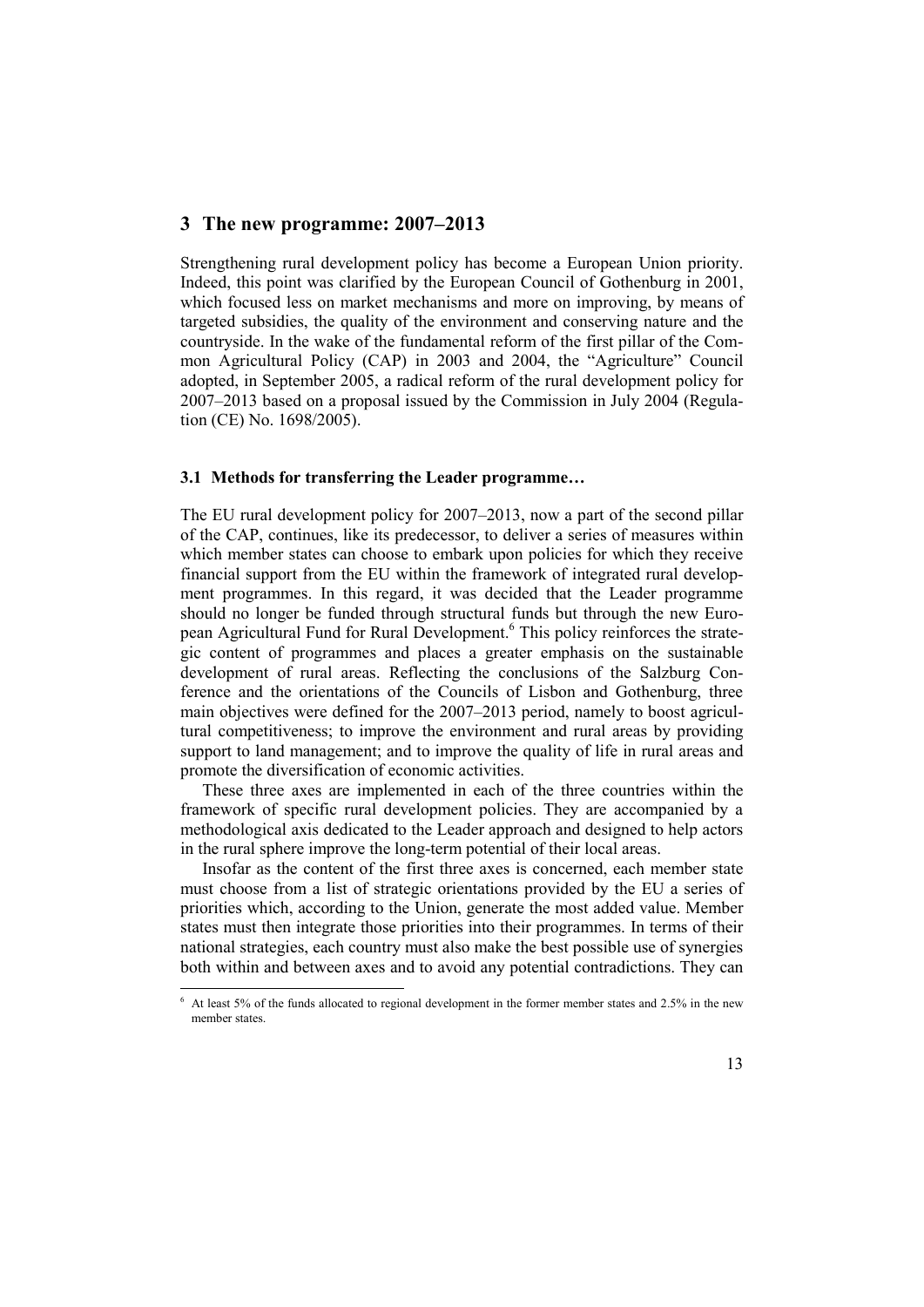also – and this is true of the Czech Republic – take into account other EU strate gies, particularly in the field of the environment. This approach enables the EU to focus its rural development co-funding efforts on EU priorities with three policy axes, while at the same time leaving enough room for member states and their regions to strike a balance between the sector-based dimension (agricultural reconstruction) and the territorial dimension (land management and the socio economic development of rural areas).

As above, the fourth axis – the Leader axis – is designed to fund the implementation of local strategies for developing Local Action Groups, based on one or more themes of the first three axes of European rural development policy – joint transnational and inter-territorial projects involving the Local Action Groups – and the operating costs of the Local Action Groups. The aim is to ensure that they are better able to prepare local development strategies. The integration of the Leader initiative into general rural development programmes is an important stage in the simplification process in that it provides a unique funding framework for rural development.

There remains the question of how public policies should be articulated. Each country must ensure that policies funded in a given territory and sector by the European Regional Development Fund, the Cohesion Fund, the European Social Fund, the European Fisheries Fund, and the European Agricultural Fund for Rural Development should complement one another in a coherent manner. All these principles are inscribed within the national strategic reference framework of each member state and in the national strategic plan for rural development.

In the Czech Republic, the Rural Development Programme (RDP) is divided into four axes whose contents are similar to those suggested by the EU. In the Czech Republic, the Leader programme corresponds to Axis 4 of the 2007–2013 rural development programme. The purpose of the Leader axis is to improve quality of life in rural areas, to boost economic potential by exploiting natural and cultural rural heritage, and to maximise managerial and administrative capacity in rural areas. As elsewhere, the objective is to implement local development and cooperation strategies and encourage the development of local partnerships. With this aim in mind, budgets managed by the Ministry of Agriculture's Payment Agency (SZIF) are distributed between Local Action Group training programmes (18%), the implementation of local development strategies (72%), and joint projects with other Local Action Groups (10%).

In Lithuania, the implementation of the Leader approach is articulated around four measures outlined in the Third Axis of the National Programme for Rural Development. These measures concern:

 The transition to a non-agricultural economy. This measure is designed to diversify economic activity by supporting micro-enterprises and helping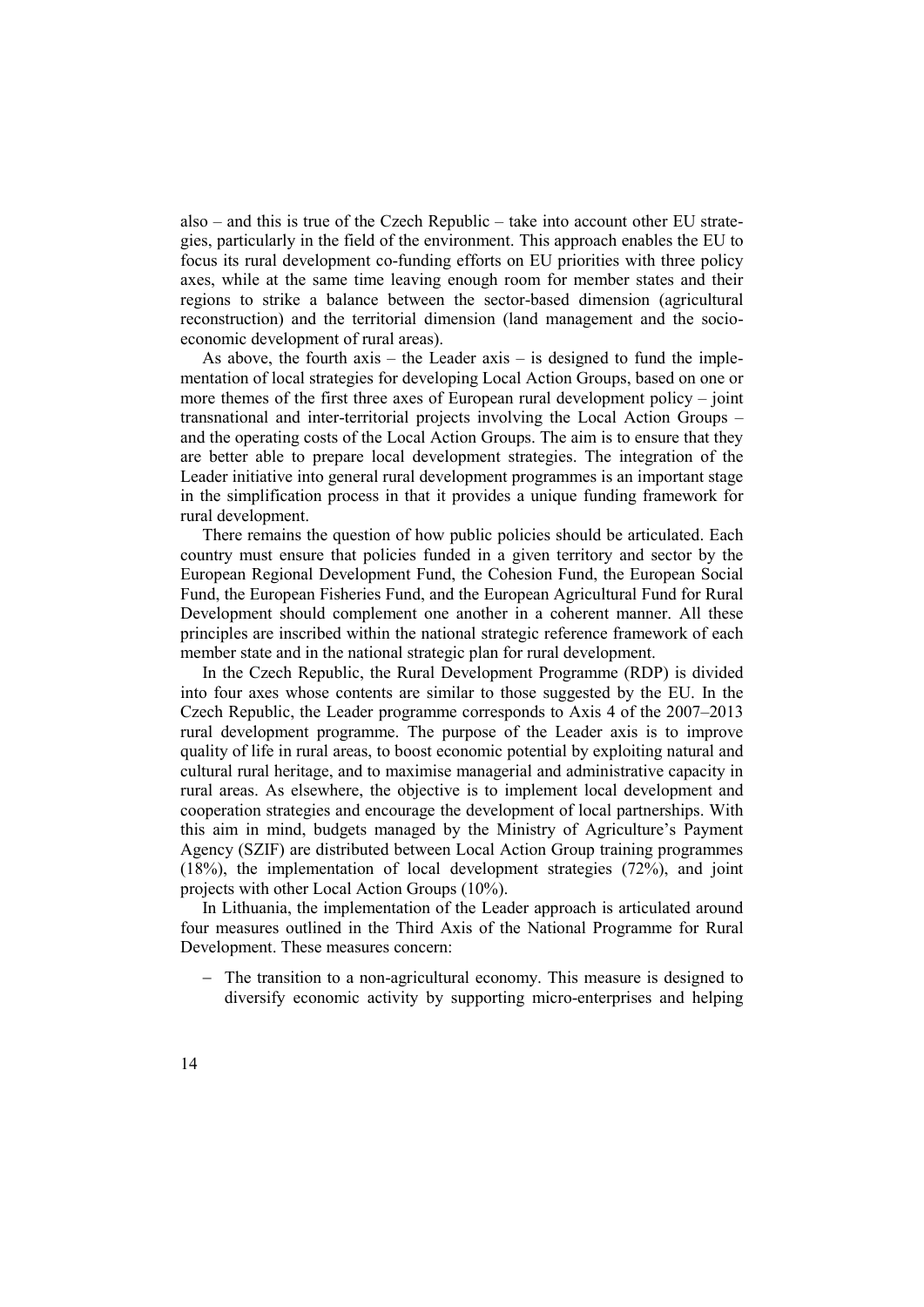farmers diversify into services and artisanship. These new activities are designed to generate additional revenue.

- The provision of subsidies for setting up and developing enterprises, specifically micro-enterprises; this measure focuses on rural populations who want to diversify their activities or extend their markets.
- Developing rural tourism. This measure targets the development of artisanship and setting up and developing outdoor R&R areas.

The renovation of villages. This measure concerns the renovation of buildings, the conservation of heritage sites and aspects of the landscape, and the development of infrastructure (including the drainage, adduction and evacuation of water).

Lastly, in Hungary, the National Rural Development Programme is part of the New Hungary Rural Development Programme.<sup>7</sup> The programme is articulated around four axes similar to those suggested by other Central European member states, with the particularity that the third thematic axis functions according to the Leader procedure. This axis, which is linked to quality of life and the diversification of the rural economy, is structured around four measures. Two focus on enterprises, providing investment and aid for diversification, and support for the development of tourism, while the other two focus on local associations and collectivities (renovating villages and conserving cultural heritage).<sup>8</sup> This essentially concerns buildings protected by the local authority or the State.

The objective of the fourth Leader axis is to provide aid in the development of innovative projects and to monitor their progress. The fourth axis has many points in common with the third. This similarity, coupled with the interdiction against co-funding projects, means that a distinction must be made between approaches taken at the micro-regional and national levels.

#### **3.2 …And specific approaches to its implementation in Central Europe**

The Leader approach is designed to help actors in the rural world boost the longterm potential of their local areas. It aims to encourage the implementation of original, high-quality integrated strategies targeting sustained local development. These strategies must be defined and implemented by broad local partnerships, identical to those existing in the previous procedures, namely, Local Action Groups. As with previous programmes, the process of setting up Local Action Groups, while framed by EU directives, notably in terms of the demographic

<sup>7</sup> In Hungary, there are two major development programmes: the New Hungary Programme financed by structural funds, and the New Hungary Rural Development Programme. Only 10% of the total development

budget is allocated to the second programme, or, in other words, to rural issues. <sup>8</sup> The measure concerns buildings protected either by the local authority or the State.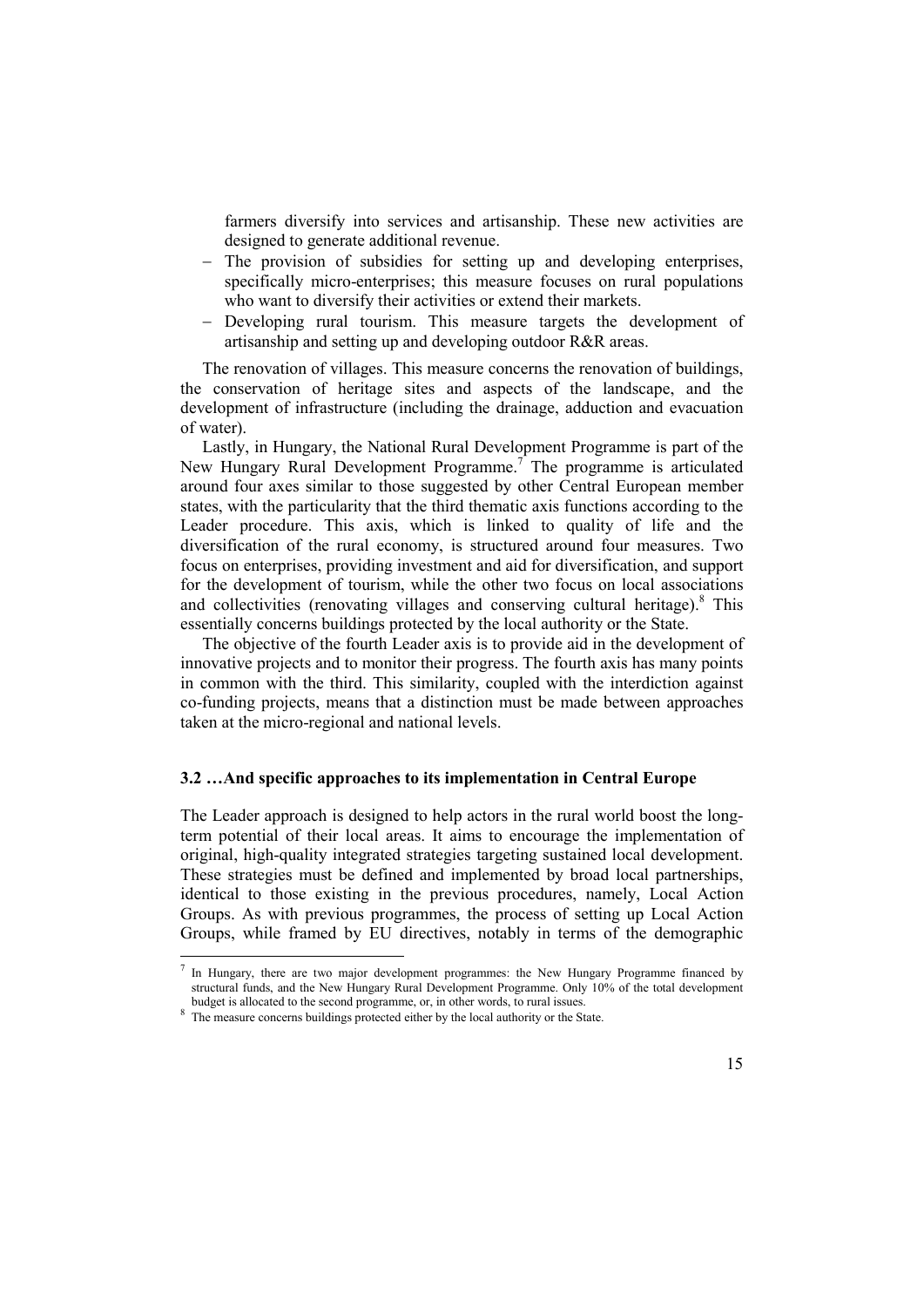characteristics of the territories thus defined and of the identification of actors establishing partnerships (institutional, economic and associative actors), is intimately linked to local and national contexts.

As well as the issue of the composition of Local Action Groups, there is the question of the kind of status and recognition accorded to them by individual member states. On this point, as with the preceding programme, the EU imposes no regulatory constraints. Each country is free to implement its own approaches to setting up or selecting Local Action Groups, be it within the framework of a veritable bottom-up approach (by leaving local territories the freedom to develop their own projects), or, on the contrary, by imposing a more restrictive normative framework.

In the Czech Republic, the population of Local Action Groups must be between 10,000 and 100,000 inhabitants, excluding towns of over 25,000 inhabitants (and, of course, the capital, Prague) and provide a critical quantity of human, financial and economic resources with a view to supporting a sustainable development strategy. The Local Action Group must be inscribed within the framework of the micro-regions (which are themselves project territories already defined by national rural development policy) without, however, it being necessary for their parameters to coincide with those of the administrative boundaries of NUTS3 regions. While such parameters correspond to those of project territories, whether or not particular communes are included in these structures depends on the objectives that have been set: critical mass in terms of the number of inhabitants, and the political solidarity of local mayors. The parameter must include the land registers of all municipalities taking part in the project territory. This territory must be continuous and should have shared characteristics and problems.

In Lithuania, Local Action Groups must have between 5,000 and 150,000 inhabitants, including towns of under 6,000 inhabitants. In the initial phase, most Local Action Group territories either corresponded to the savivaldybé, (a small region), or included a number of adjoining savivaldybé or an entire administrative region. The Local Action Groups, which covered vast expanses, experienced difficulties in terms of internal communication, management, and, above all, cofunding on the part of the many savivaldybé that they encompassed. After the 2004–2006 programme, those Local Action Groups were dismantled. They now obligatorily correspond to a single savivaldybé whatever the project proposed and its coherence with the territory.

In Hungary, where the procedure for setting up Local Action Groups is much more precisely defined by national government bodies than elsewhere in Europe, the Minister of Agriculture responsible for the New Hungary Rural Development Programme has encouraged the setting up of large local communities (HK), structures supporting the Local Action Programmes, by suggesting that the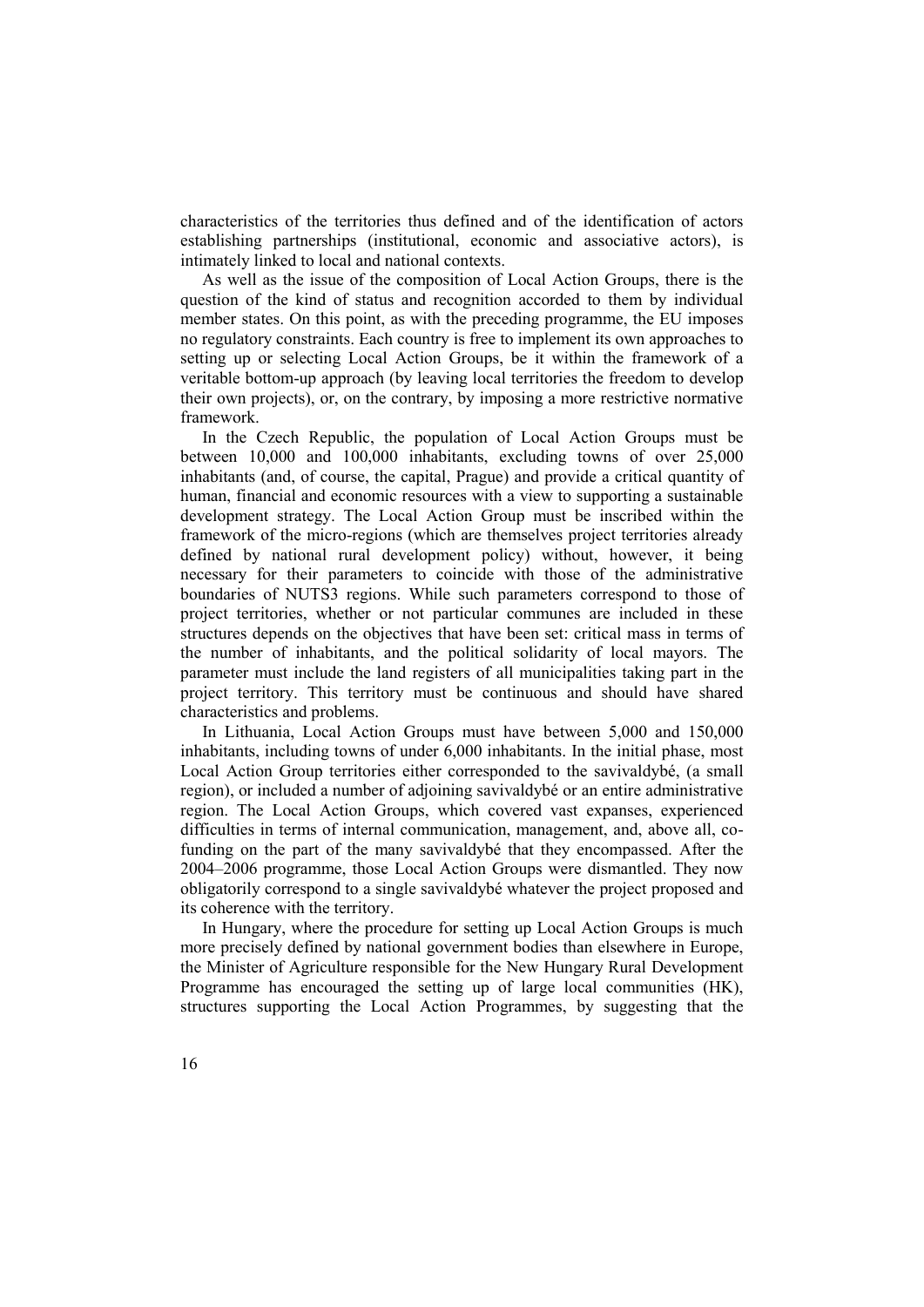authority favours large Local Action Groups over small project territories. Thus, generally speaking, under pressure from the Ministry, Local Action Groups are made up of two statistical micro-regions, approximately corresponding to the country's electoral constituencies.

#### *Selection criteria for Local Action Groups*

Except in Lithuania, where any region or territory which so desires can, theoretically (on condition that it respects size and partnership criteria) become a Local Action Group and propose a strategic development project to the government, Local Action Groups are selected by means of competitions between bidders following calls for tender organised by the Ministry of Agriculture. In the Czech Republic, the Project Selection Commission operates within the framework of a commission constituted by the Ministry of Agriculture and includes representatives of NGOs, research institutes (the Institute of Agricultural Economics, VUZE) and experts designated by the regions (chosen from outside the Local Action Group sphere). The Ministry has held seminars for experts with a view to explaining selection and assessment criteria. Amongst the most important of these criteria are the potential of the territory for which the project has been suggested (in terms of traditions, relations, history, business). Preferential criteria are defined in the official document, *Pravidla* (October 2008), and are familiar to Local Action Group candidates.

In Hungary, the situation is more complex. In 2007, the Ministry of Agriculture introduced a new management structure for the local development programme, the Local Development Offices (HVI). These Offices, set up in all statistical micro-regions (administrative scale), have no analogues in the other Central European countries. Funded by the Ministry of Agriculture (from a budget allocated by the New Hungary Rural Development Programme), competitions are organised in the micro-regions to decide who will manage them. Local authority associations, and associations with multiple objectives, such as enterprises, are able to bid. With the technical aid of managers, the tasks of these Offices include organising bids for the third and fourth axes of the national rural development programme, and, above all, setting up local communities (HK) whose parameters correspond to the administrative region (or to a number of administrative regions) and whose objective is, after being recognised by the Ministry, to become Local Action Groups. Local communities set up by the HK must be registered by the Ministry of Agriculture. After having been recognised, they acquire a Coordination and Planning Group (TKCS), elected from amongst the members of the Local Action Group and representing the civil, public and private sectors. These Groups are composed of no less than five members, including at least one academic, all of whom have solid management experience. They are responsible for planning and elaborating the local development strategy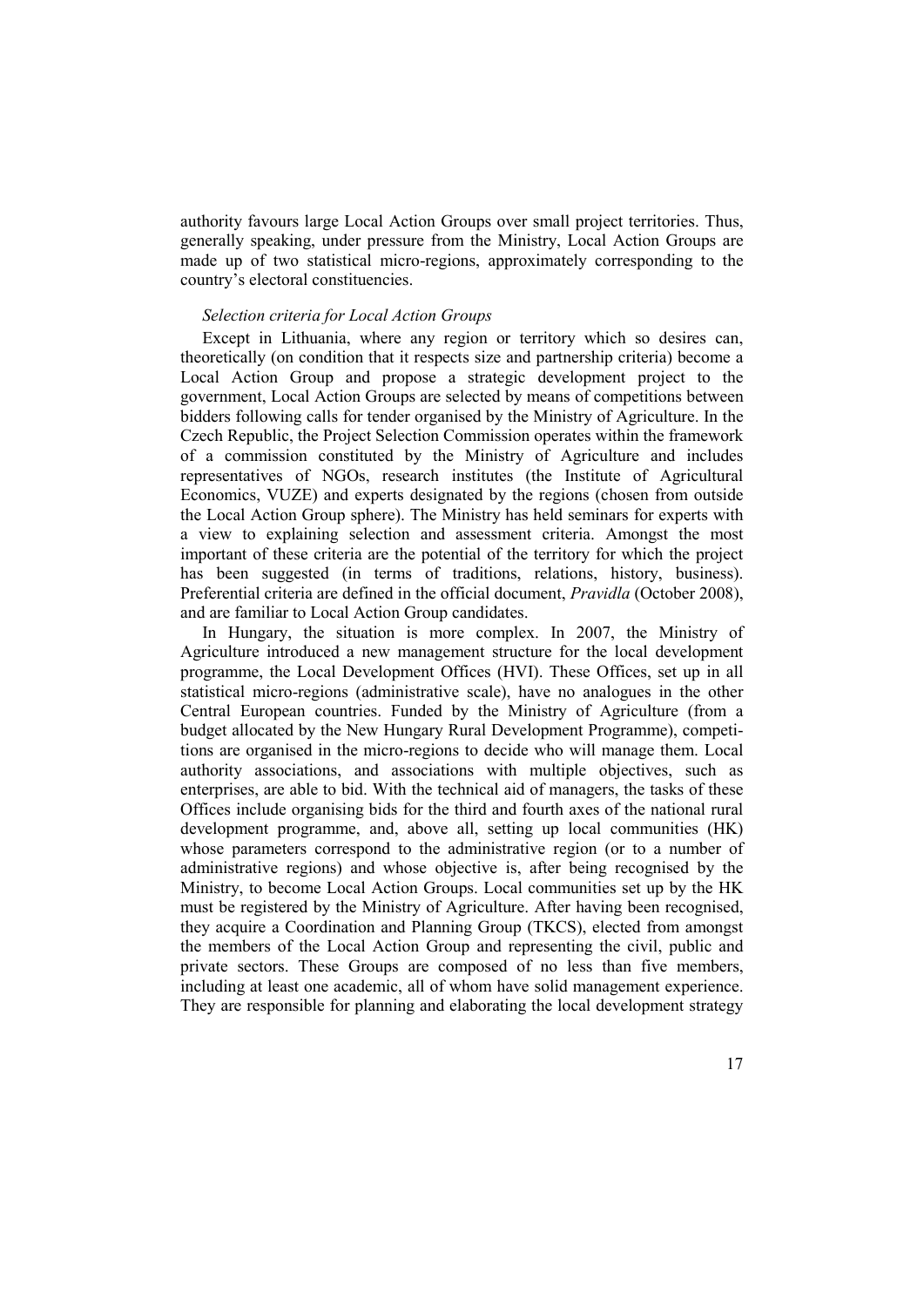which is subject to selection by the Ministry. After being validated, HKs legally become Local Action Groups.

#### *Elaborating the local development strategy*

At the local level, the rural development programme is described in a strategic orientation document which defines, for the 2007–2013 period, the major axes of local development for each project territory. Local development strategy objectives, evaluated by each Local Action Group and characterised by a variety of approaches, focus, in conformity with European directives, on territorial equipment projects, local economy diversification strategies and cultural and identity-based initiatives designed to improve the image and attractiveness of various local areas. In theory, these strategic orientation documents are designed by project initiators, more or less efficiently supported by rural development managers. However, they can also be elaborated by consultancy firms or private development agencies. This situation, already largely developed in the preceding programme (notably in the Czech Republic) is based on veritable "turnkey" approaches resulting in projects which are often lacking in originality and identical from one territory to the next.

The EU does not impose any particular methodology for elaborating strategies, but contents itself instead with stipulating that they should emanate from local territories and must have given rise to discussion in the form of conferences and forums. In this regard, the Ministries responsible for implementing rural development policy are obliged to organise, within their countries, a *National Rural Network*. This platform is designed to serve as a point of contact with the "base" and facilitate contacts between institutions, associations and enterprises, the objective of which would be to better integrate NGOs into the processes of elaborating strategies and improving the circulation of expertise in terms of operating the programme.

Each country is free to choose whether or not to impose a formal framework on the process of elaborating its strategic documents. In Hungary, for example, local development strategies are governed by Regulation No. 93/2007 of the New Hungary Rural Development Programme. The coordination and planning bodies of each Local Action Group sketch out a strategic plan and present it to the Ministry's management authority. The programme is run with the aid of software and the management authority applies extremely strict deadlines and operating rules. All these rules, which are highly constraining for local actors, make it much easier for the Management Authority to evaluate proposed strategies.

Moreover, there are no real national or regional methodologies for developing strategies (other than "turnkey" strategies offered and sold by various private companies). What is available is aid and advice from the authorities. For example, in the Czech Republic, training was provided by the Ministry of Agriculture and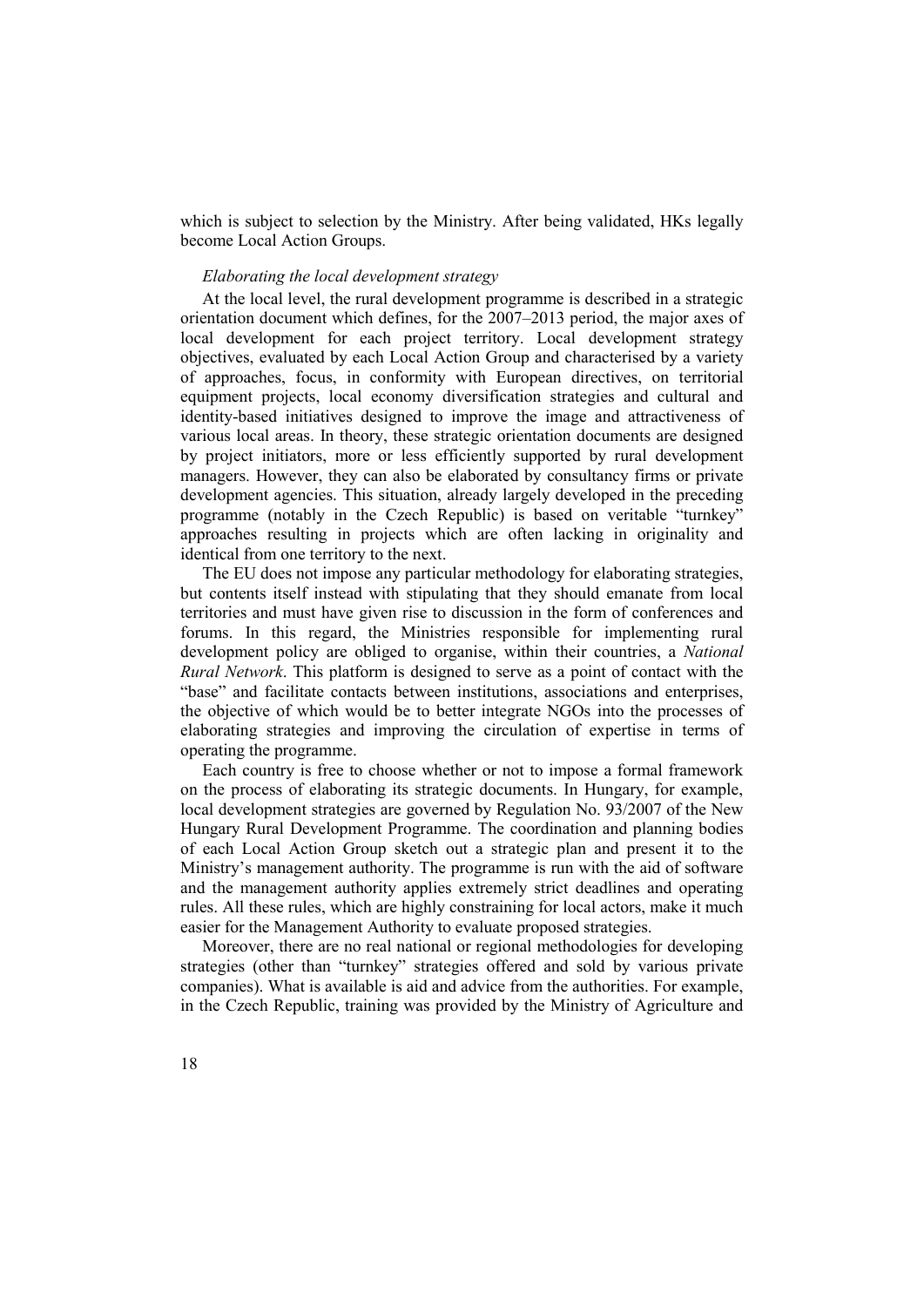the *Narodni Observator Venkova* to help managers and local actors elaborate their strategies and projects*.* Around a hundred Local Action Groups took part. Managers are also helped and provided with information by regional information centres *(krajska informacnii strediska)* which, in the regions, depend on the Ministry of Agriculture and take part in forums (National Rural Network, Nation LAG Network, etc.).

#### *The implementation of strategies*

Generally speaking, the objective of the Leader programme is to fund innovative projects selected through competitions organised at the local level whose contents conform to development strategies proposed by Local Action Groups. Projects can be organised by associations, enterprises, and local authorities. As we have seen, each country defines its own priorities in terms of projects, and identifies, according to the measures and actions it adjudges to be most important, the kind of bodies that could feasibly request and receive funding for their projects (in Lithuania and Hungary, for example, some measures are reserved to local authorities).

In this regard, Local Action Groups have two missions. The first is to communicate about local development strategy by keeping potential project initiators informed and organising calls for tender. The second is to select projects.

Generally speaking, in the Czech Republic, Local Action Groups are entirely responsible for implementing their strategy. They directly select projects which, after having been approved by various management bodies, are funded by national rural development programmes. The selection process involves three calls for tender per year. Projects are examined at the local level by a project committee set up within the Local Action Group *(projekty vybor).* In Lithuania, the methods used to select and administrate projects differ according to who is running them and the measures that have received funding. The selection and management of projects in the first three measures of the Leader axis – setting up micro-enterprises, developing tourism, and developing artisanship – fall under the entire responsibility of the Local Action Groups, while the fourth, concerning the renovation of villages, is directly managed by the Payment Agency after dossiers have been selected by the Local Action Groups.

In Hungary, rural development strategies are implemented and projects selected within the framework of a close partnership between the Local Action Groups and the Minister of Agriculture. Each Local Action Group (which also manages Axis 3 of the national rural development programme) and the Minister of Agriculture decide separately on bids for projects. They both establish lists of prioritary projects which are then arbitrated, at the national level, by a monitoring committee responsible for making the final decision.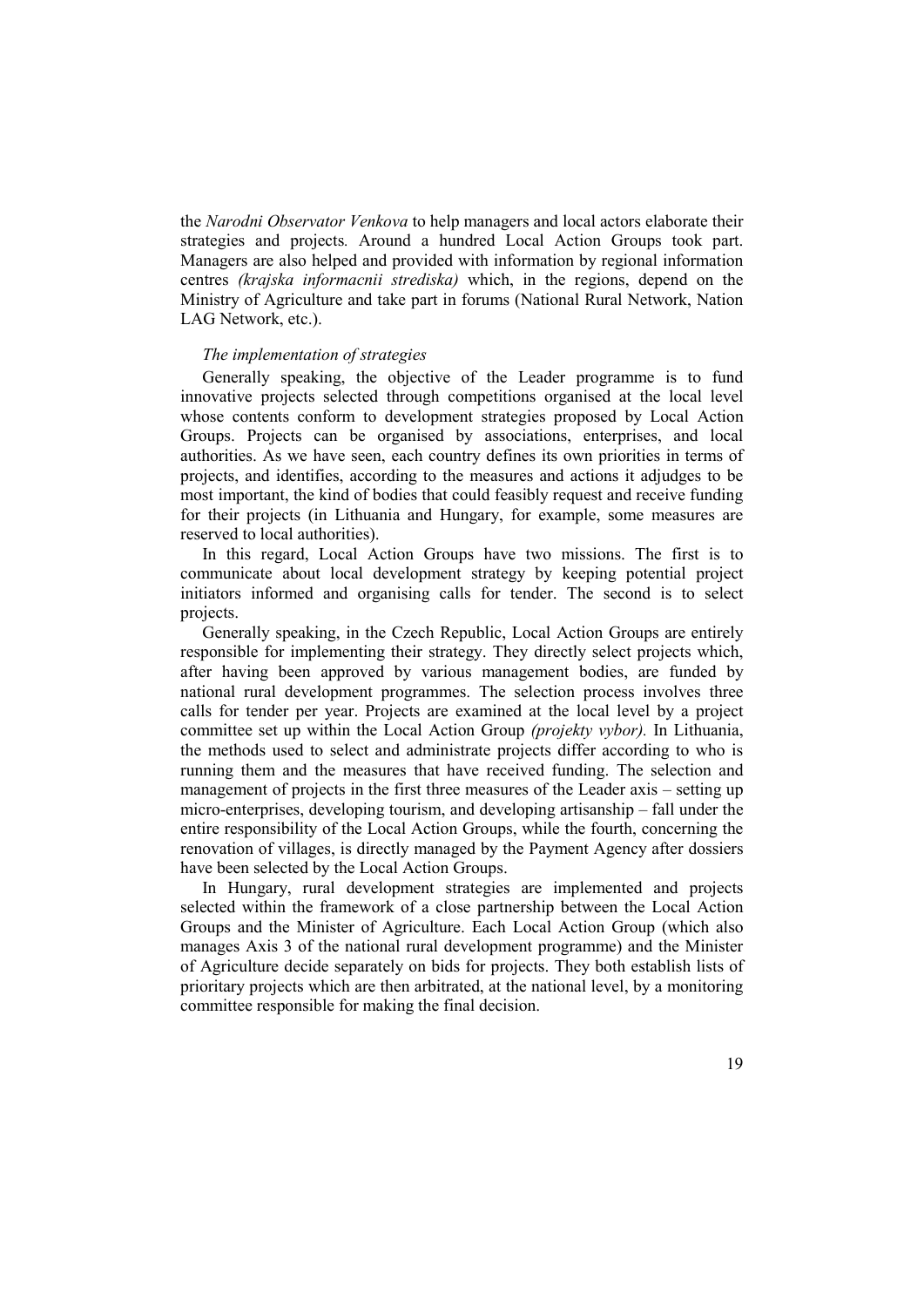## **4 Implementing the Leader programme: a genuine approach to local development of an example of political instrumentalisation?**

#### **4.1 Contrasting outcomes in the implementation of the Leader programme**

The 2007–2013 rural development programme is implemented at different rates in different countries. While some are already selecting projects which will receive funding, others have only just chosen their Local Action Groups. In this regard, the country which has, to date, made the most progress in the process is the Czech Republic.

In the Czech Republic, the first call for tender for the development of a Local Action Group was launched in Autumn 2007. One hundred and two projects were submitted and the selection process took place in spring 2008. Forty-eight Local Action Groups were retained. A second call for tender was organised in October 2008. This time, 92 bids were lodged to a value of 62,369,218 Czk. Initially, in April 2009, only thirty-two were selected, due to a lack of funds.<sup>9</sup> But, later on, the Ministry decided to select an additional thirty-two Local Action Groups by employing a different funding approach to the rural development plan.<sup>10</sup> The thirty-two successful candidates for the second tender signed their contracts with the Payment Agency in June 2009, with the others signing the following month.

At the outset, seventy Local Action Group projects were retained. However, after discussions with NGOs, the Ministry of Agriculture retained 112, eighty of which were directly funded by the Leader programme (48 in 2008 and 32 in 2009), and thirty-two funded by the measure covering land consolidation. The Ministry preferred to increase the number of beneficiaries, while reducing its budget with a view to covering the territory more effectively. In the end, in the Czech Republic, only 28 Local Action Group bids were rejected. The 48 Local Action Groups selected in 2008 received an average of 8–9 million Czech koruna, the 32 selected in 2009 received an average of 10 million, while the 32 additional Local Action Groups selected in 2008 received an average of only 4-5 million koruna. On average, Local Action Groups take a month to elaborate their strategies. Although this may appear to be a short space of time, it should be borne in mind that most Local Action Groups had already begun to prepare their strategies in Spring 2007. According to the Ministry's Department of Aid to the Rural Development Plan, in most cases, the micro-regions were at the origin of

<sup>9</sup> It was nevertheless understood that rejected projects could also take part in the international cooperation programme.<br><sup>10</sup> The Czech Ministry of Agriculture estimates that the measure on land consolidation conforms to Axis 4 of the

Leader programme, with representatives from Local Action Groups sitting on monitoring committees.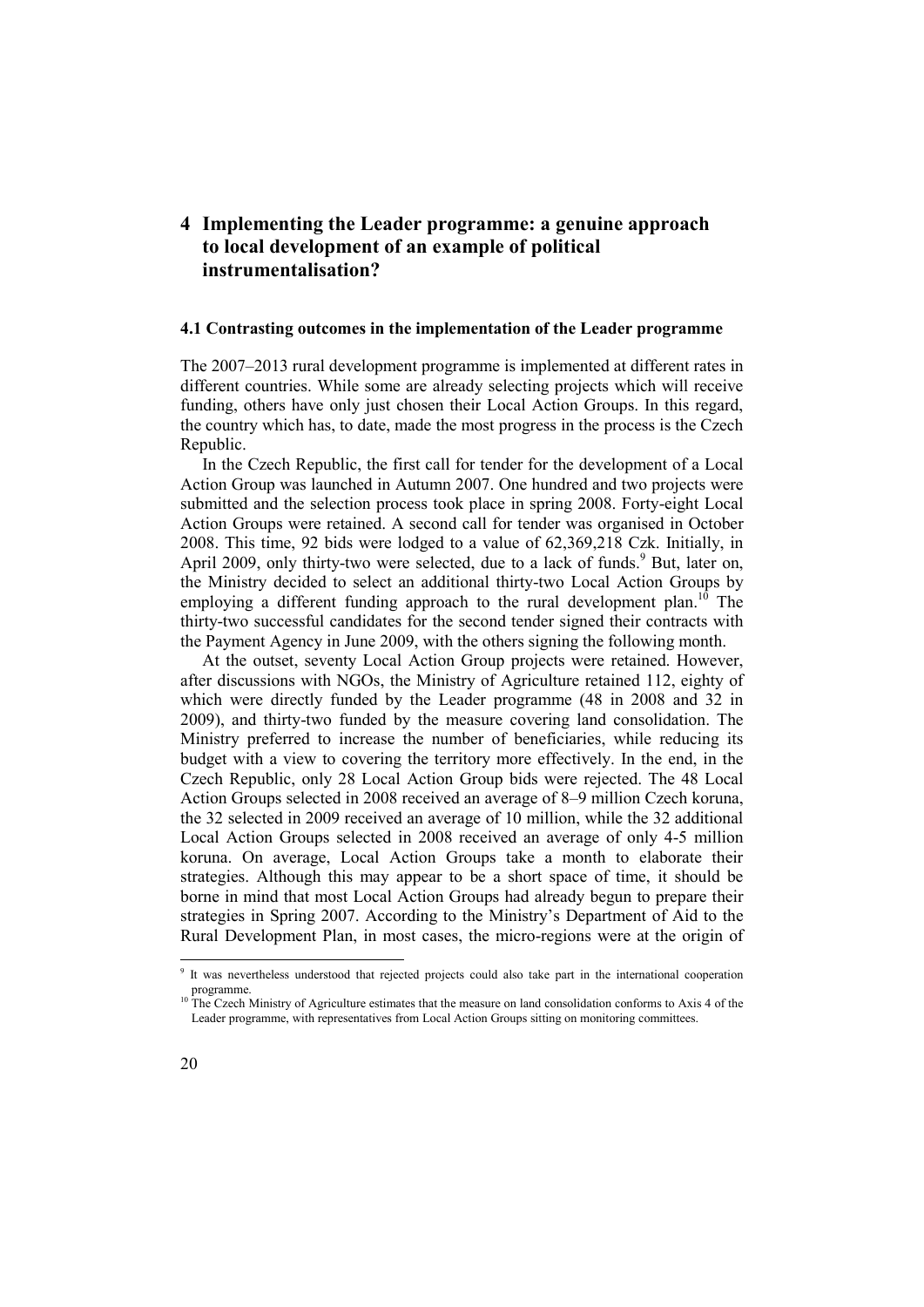Local Action Groups and their strategies. Many entrepreneurs in the field were mayors and micro-regional managers.

In Lithuania, on September 1, 2009, 51 Local Action Groups joined the Leader programme. Thirty-five of those Local Action Groups prepared a local develop ment strategy and lodged it with the Payment Agency for assessment. Thirty-three Local Action Groups received a positive evaluation and were thereby guaranteed the funding required to implement their strategies. Currently, only fifteen Local Action Groups have signed contracts with the Payment Agency, while three others have begun to launch calls for tender with a view to selecting local projects.

Lastly, in Hungary, the time-scale for the implementation of the Leader programme was much longer than elsewhere in Europe. Setting up the intermediary structures required needed to organise Local Action Groups (local rural development offices and rural communities, for example) considerably added to the time need to institute the procedure. As elsewhere in Europe, the process began in January 2007, in this instance with the introduction of the New Hungary Rural Development Programme. In March of the same year, the Ministry of Agriculture held competitions for the right to run Local Rural Development Offices, responsible for implementing the Leader programme in the microregions. The Development Offices were opened in May. In turn, each Local Development Office set up a Local Community (a structure prefiguring the Local Action Group), registered at the Ministry between September 2007 and March 2008. These structures were given 120 days, between January and May 2008, to outline their local development strategy. Of 123 requests for the recognition of Local Communities, and after lengthy negotiations within each micro-region, 96 were finally lodged and registered at the Ministry (corresponding approximatly to two micro-regions). All of them became Local Action Groups on September 26, 2008, the Ministry of Agricultural having been neither willing not able to make a selection based on the strategies proposed by Local Communities. In November 2008, applying an extremely rigorous procedure, the Ministry of Agriculture launched a call for tenders amongst the Local Action Groups for the management of the 3<sup>rd</sup> Axis of the rural development policy. Bids were made in January 2009, and the results of the process published in September 2009. Lastly, in terms of the 4 th Leader axis, the Local Action Groups lodged their bids on November 15, 2009. The Ministry published the results of the bidding process in early 2010.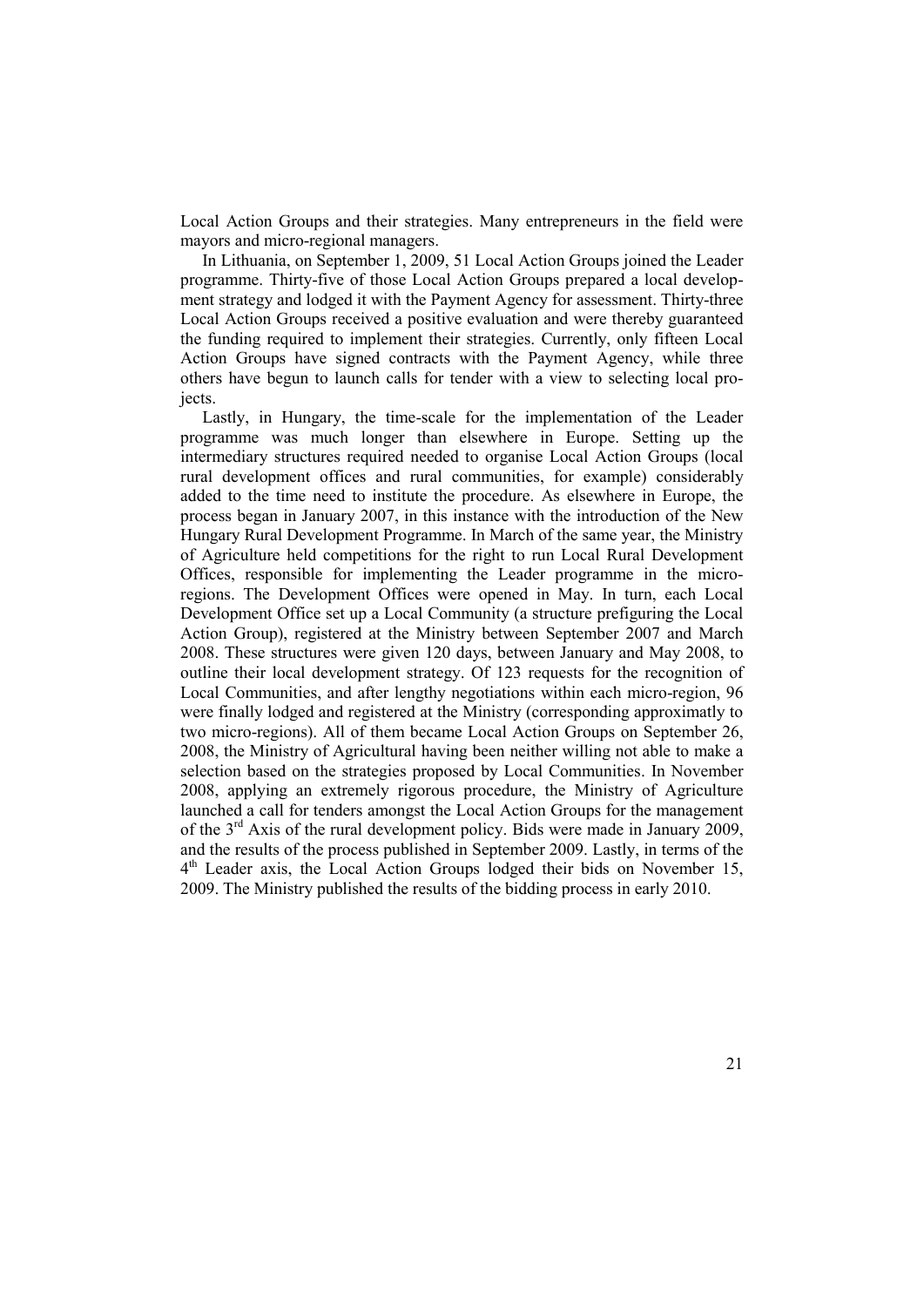#### **4.2 An increasingly powerful process of inclusion/exclusion of local actors**

Experiences of running the Leader programme in the three European countries examined in this article have revealed its *paradoxical nature*. Although based on a rhetoric of endogenous development and a bottom-up approach, we are dealing with an imported methodological script (*Maurel–Halamska*, 2010), whose symbols and terminology are foreign to rural communities (see *Dargan– Schuksmith*, 2008, for the term "innovation") and to the implementation structures and objectives characterising local areas.

These paradoxical logics have a number of consequences. Primary amongst them is a dynamic of *inclusion*-*exclusion* amongst actors in the public sphere. Heavy bureaucracy and complex procedures make it relatively difficult to grasp the workings of the programme in its entirety. Developing a rural development project in such conditions involves mastering a highly technocratic and administrative language requiring a series of skills (in terms of elaborating dossiers, for example) that only professionals and specialists in the field of local development possess. In fact, at the local level, a group of local managers, project managers, and highly qualified individuals, aware of how useful European programmes are in terms of justifying their continued employment, were to become important actors in the implementation of the Leader programme. With their expertise and managerial skills, the members of this new "project class" (*Kovách–Kučerova*, 2006) have carved out a privileged social position for themselves.

On the other hand, striking up partnerships does not automatically make it possible to involve marginal groups, such as women, which, in the end, helps to reinforce the position of local elites (*Shortal*, 2004). Secondly, in order to respect guidance norms, local actors are obliged to develop their learning capacities and adaptive skills, which is consonant with the deployment of *informal spaces* in which public policies (*Ray*, 2000) and *avoidance strategies* (in the sense of *Pfeffer–Salancik*, 1978) can be reinterpreted. For example, in certain Local Action Groups in the Czech Republic (*Plésiat–Marty*, 2010), mayors, who are overrepre sented, are accorded a different status in order to formally respect a 1/3-1/3-1/3 distribution scheme.

The full-time administrators of Local Action Groups responsible for larger budgets are becoming increasingly professional, a fact which strengthens the po sition of the already highly qualified "project class." Lastly, in parallel to the growing influence of Local Action Group members, questions about their legiti macy – notably concerning the risk of clientelism and the unwanted development of competition between different communes – are being asked with increasing frequency. These latent functions and dysfunctions, to use Robert Merton's ter minology, are all the more evident in the New Member States in that the EU spent little time considering how its rural development policies would be received there.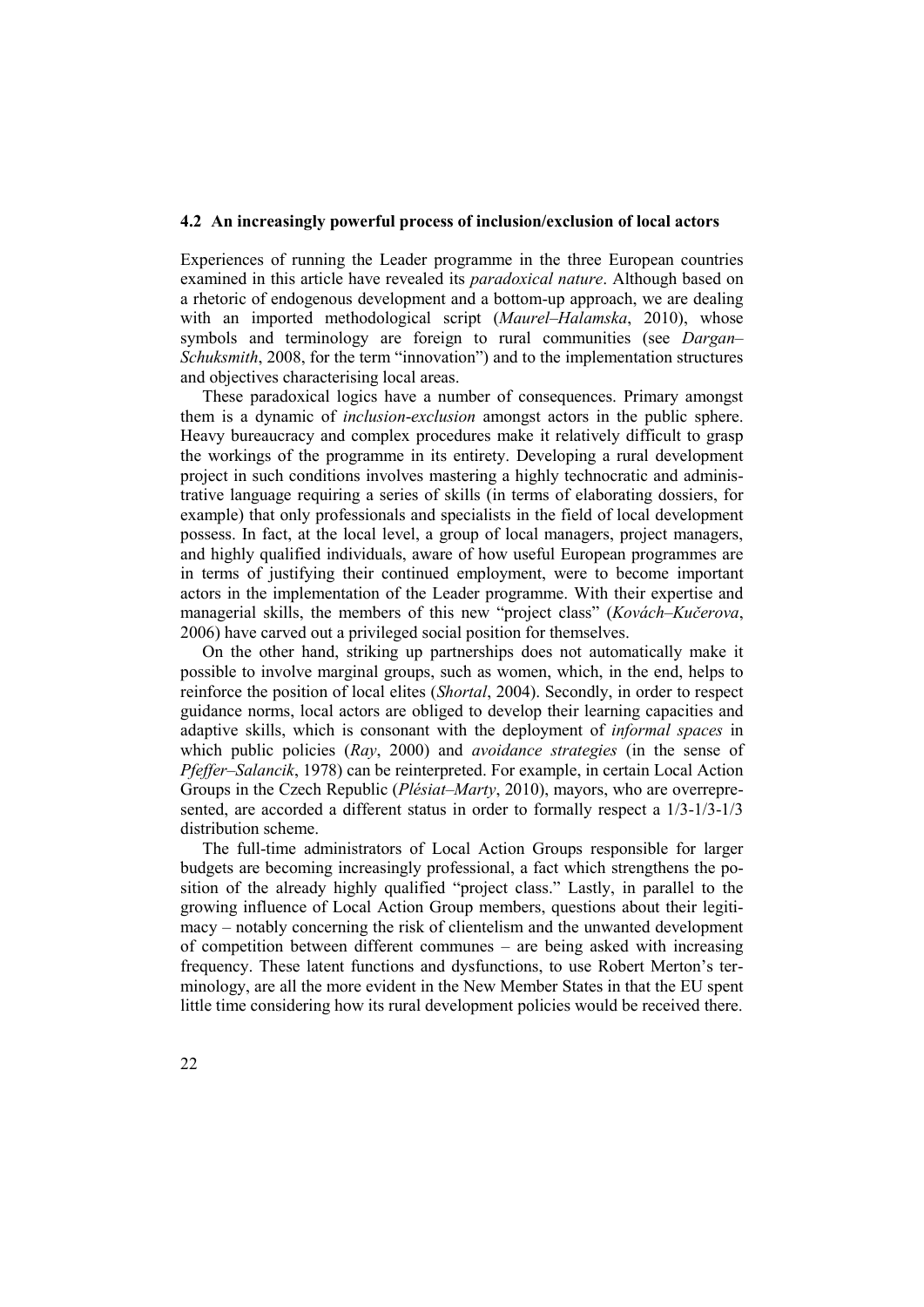#### **4.3 The programme is still largely defined by a pre-existing framework**

In all three countries, the government and the central administration are the main actors in terms of the transfer of the rural development policy model. In practice, it is essentially run, as in the preceding phase of the programme, by the countries' respective Ministries of Agriculture and Rural Development – responsible for the financial management of the programme – and a certain number of associative organs (Local Action Group associations, etc.). Even if they each have their own specific characteristics, it is nevertheless possible to establish a number of similarities between these entities.

Firstly, in each instance, the Ministries of Agriculture plays a preponderant role. The Ministries interpret, with varying degrees of accuracy, EU rural development legislation (which they often tend to make unnecessarily complex) and impose a normative management framework on the programme. They continue to focus on agricultural issues rather than on questions of rural development. Moreover, three years after the Leader 2007–2013 programme was implemented, they have yet to show any particular aptitude in terms of managing non-agricultural programmes.

Another characteristic shared by the three countries is the centralised approach taken to managing the programme. In effect, due to their central role (particularly in terms of the formulation of action principles, the definition of procedures and the adoption of eligibility criteria), the national authorities have a great deal of influence over how the programme is managed. Amongst other things, they control the channels through which information is diffused. In this regard, they are often responsible not only for a lack of procedural transparency but also, and more importantly, for the fact that Local Action Group assessment and selection processes are highly bureaucratic and that it takes an inordinate amount of time to procure funding for the strategies proposed by these last. While the national authorities also initiate training programmes for future managers of Local Action Groups, they adjust the content of those programmes in function of their own vision of local development and the national methodology that they hope to im plement. They can then count on the support of various levels of the public administration (in the regions and districts) to ensure that these training pro grammes are organised as they would wish.

The new version of the 2007–2013 Leader programme has also provided national authorities with a decisive role in terms of institutional mediation (*Chevalier–Maurel*, 2010). In Hungary, for example, the Ministry of Agriculture and Rural Development uses the Leader programme to implement its own planning programme. Beyond any principle of freedom granted to local authorities in the "elaboration of their project territory", it restricts, with varying degrees of success, the parameters of rural communities, on which Local Action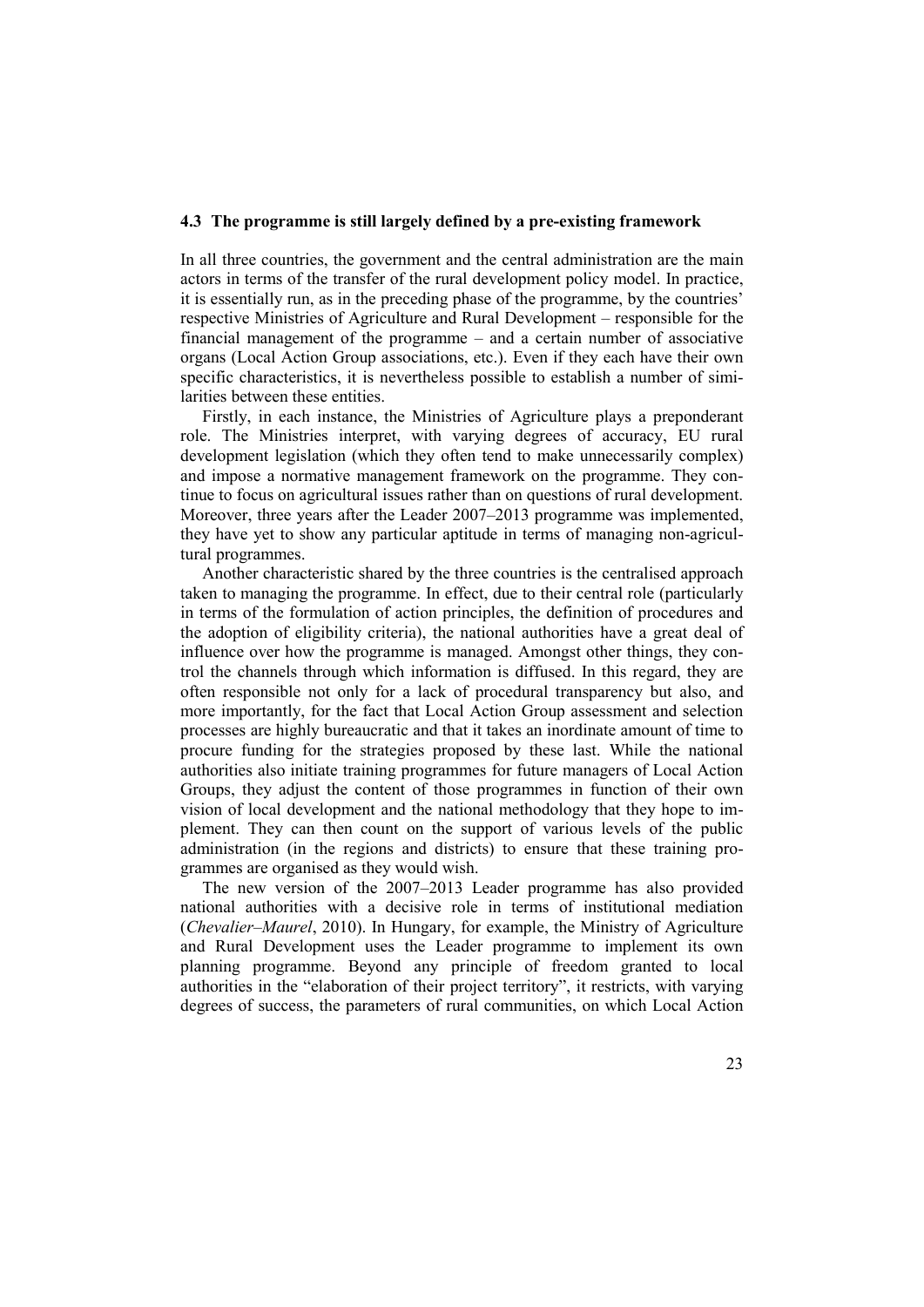Groups are based, to two micro-regions. Such units of territory, apparently suitable for the implementation of regional development policies, $11$  are often entirely incoherent and ineffectual in terms of collective approaches to local development (the geographical area is often too big; there is frequently a lack of socio-economic or cultural coherence, etc.). Thus, unlike the local development approach according to which projects should be targeted at specific geographical areas, the Hungarian government is extending the Leader programme to its entire rural territory.

Generally speaking, there is a very noticeable asymmetry in relations between national and local actors. In the tradition of subordination inherited from the old communist regime, local actors continue to be highly dependent on the goodwill of the central administration and its various regional organs. These last play a role in diffusing information and transferring solutions in the form of public initiatives. They are helped in their task by other actors, known as "facilitators" (*Chevalier–Maurel*, 2010), who also contribute to diffusing ideas; examples of such "facilitators" include NGOs working in rural areas, and consulting firms, the number of which has increased substantially over the course of the last three years. Veritable entrepreneurs of the transfer process, they contribute to the success of the programme by making it easier for local people to see in a positive light.

#### **5 Conclusion**

*Can we really talk about an adjustment of the local development model en couraging the involvement of local beneficiary communities?*

The bottom-up approach implies encouraging local actors and people to think about the development process in a new way. The mental heritage of the commu nist system, the passivity of local people, and the ever-widening gap between national political traditions and the principles of local elective democracy still represent a substantial obstacle to the implementation of local development prin ciples. The unsuitable nature of rural social structures in terms of the presuppositions of the bottom-up approach continues to have an inhibiting effect on the reception of the Leader model. In effect, the lack of social capital, and, more particularly, of entrepreneurs, as well as the weakness of social links, the overall under-education of the rural population and, above all, the process of demo graphic ageing very often combine to militate against the participation of local

<sup>11</sup> In Hungary, rural communities, which do much to support Local Action Groups, which, in turn, cover the entirety of the rural territory of the country, also provide the operational framework for the management of projects in the  $3<sup>rd</sup>$  Axis of EU rural development policy.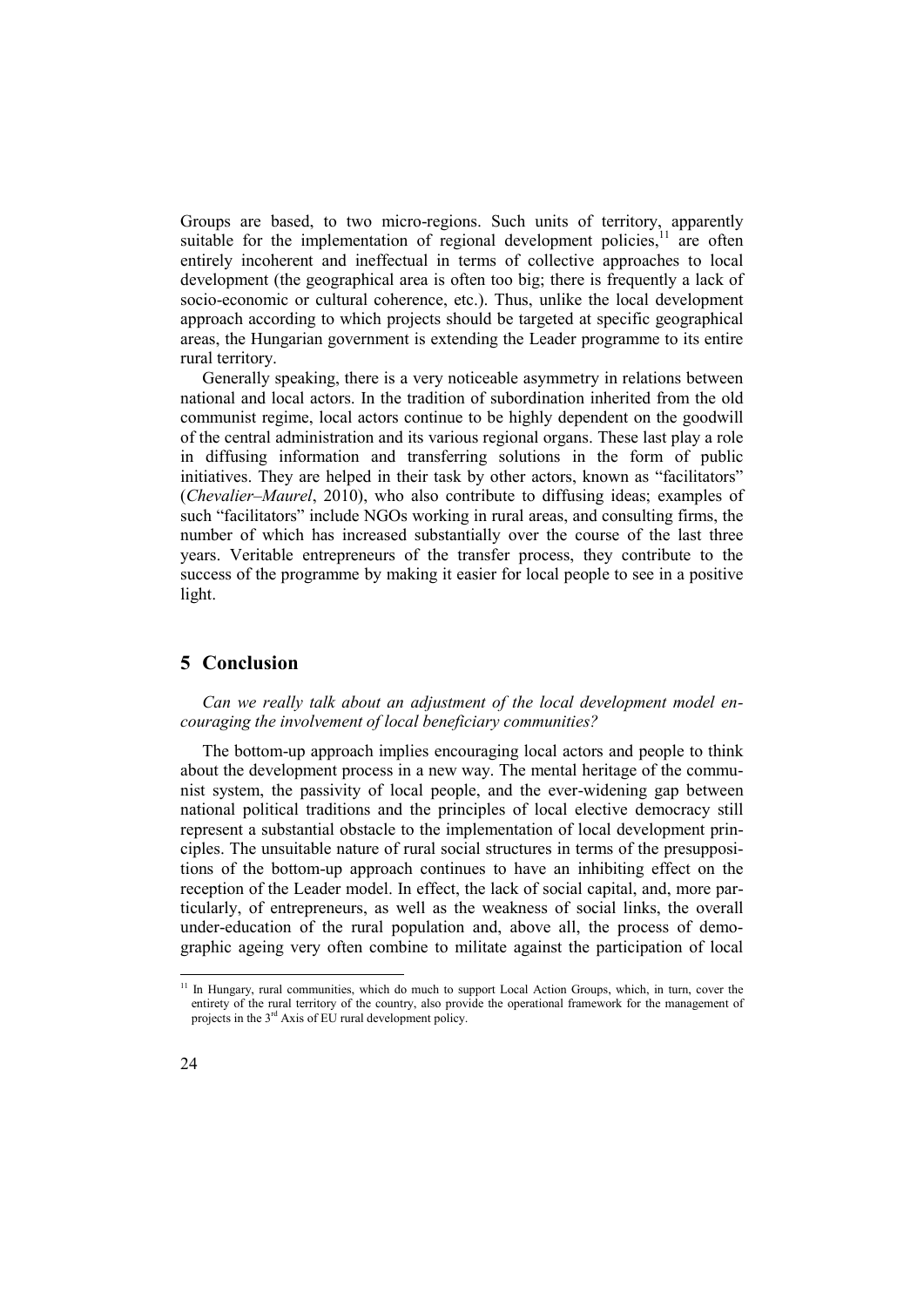actors and the emergence of partnerships (even though such approaches are at the basis of local development policy). It is therefore difficult for local communities to adapt and make good use of their skills and exploit their own resources.

That said, most local politicians are convinced that the Leader programme is useful. For them, this "manna" from the European Union can help them build the kind of infrastructure needed in their constituencies. This positive attitude is an example of a new state of mind which doubtless accounts, to a large degree, for the programme's success. Since civil society is still relatively weak, generally restricted networks made up of a few groups of people gravitating around politi cians and project heads all of whom know and mutually support one another are able to impose their view at the level of the local territory. The activism of politi cal elites who play a dominant role clearly contrasts with the passivity of most of the inhabitants of rural areas.

#### *Do the methods for transferring the model implemented in the three Central European countries conform to the original principles of the Leader programme?*

With the increasing involvement of "facilitator-actors" – particularly project research and consultancy firms – in the process of transferring the local develop ment model (*Maurel*, 2008) and elaborating strategic orientation documents (theoretically designed by the project initiators), the very principles of the Leader programme are under threat of being commandeered, replaced by a uniform approach to rural development. In effect, in order to respond to admissibility criteria and thus improve their chances of obtaining a Local Action Group, politi cians must strictly observe the directives issued by national bodies. They are invited, amongst other things, to appropriate the grammar expressing the rules governing the Leader programme. Due to its bureaucratic nature, those unfamiliar with its principles are often moved to use consultancy firms, project managers and development agencies to prepare their rural development strategy for them. In fact, often partially *a-territorialised*, the strategies elaborated within the frame work of remunerated missions and the projects deriving from them reflect a real lack of originality. In such cases, the real objective of the Leader approach – innovation in strategic innovation – can be somewhat neglected. Today, the most widespread way of transferring the rural development model and elaborating strategies seems to consist of copying "turnkey" formats bereft of originality.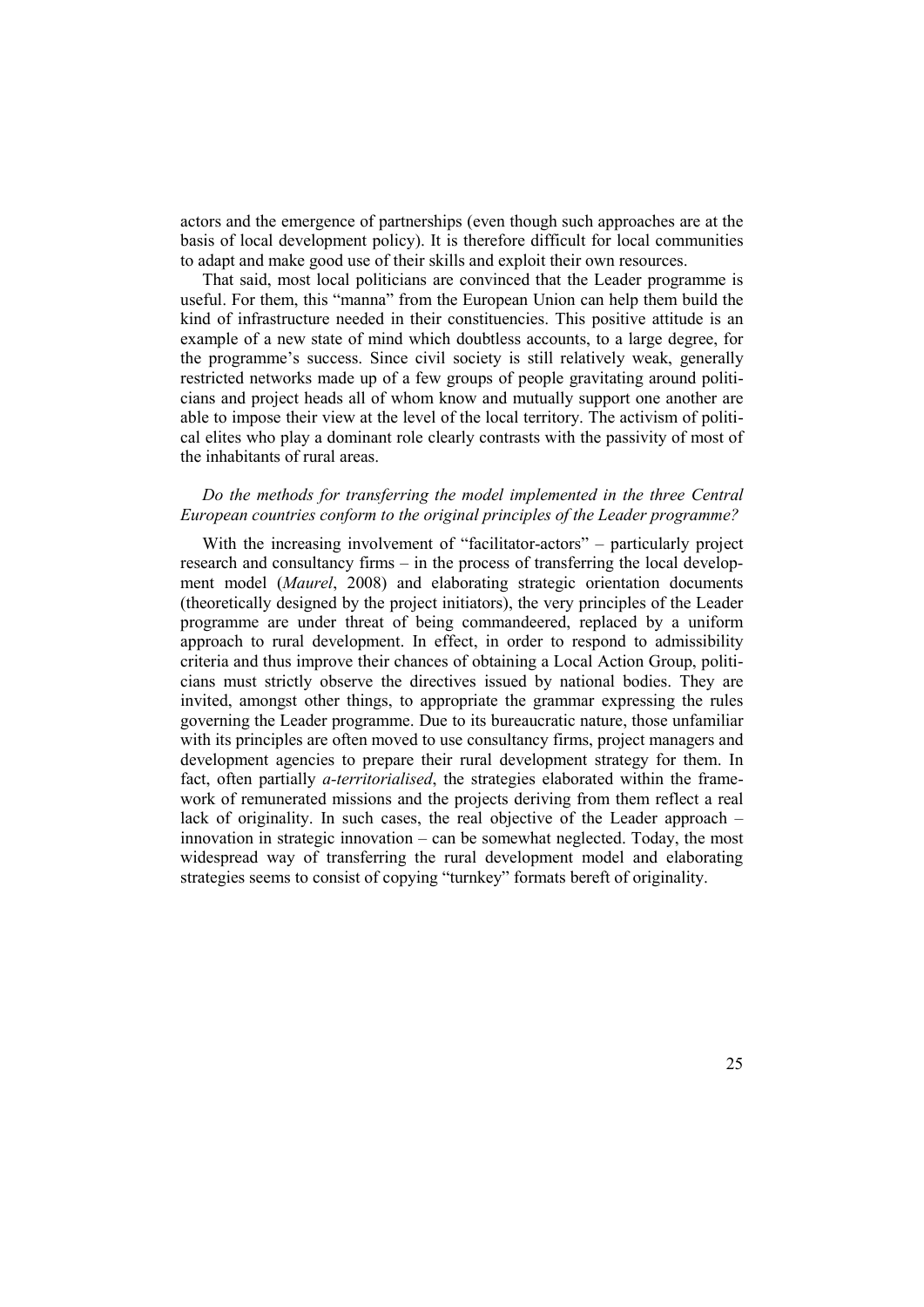|  | ŗ |
|--|---|
|  |   |
|  |   |
|  |   |
|  |   |
|  |   |
|  |   |

National characteristics of the 2007-2013 Leader programme *National characteristics of the 2007–2013 Leader programme*

|                | which the Leader Programme is a<br>National strategic programme of<br>part (programmes implemented<br>on the legal basis of Directive<br>No. 1698/2005) | Funding                                                                                                                                                                                                                                                                                                                                      | Objectives of the Leader<br>programme                                                                                                                                                                                                                                                                                                                                                      | Measures taken into account and<br>actions conducted within the<br>framework of the Leader<br>programme                                                                                                                                                                                                                                                                                                                                                                                                                                                  |
|----------------|---------------------------------------------------------------------------------------------------------------------------------------------------------|----------------------------------------------------------------------------------------------------------------------------------------------------------------------------------------------------------------------------------------------------------------------------------------------------------------------------------------------|--------------------------------------------------------------------------------------------------------------------------------------------------------------------------------------------------------------------------------------------------------------------------------------------------------------------------------------------------------------------------------------------|----------------------------------------------------------------------------------------------------------------------------------------------------------------------------------------------------------------------------------------------------------------------------------------------------------------------------------------------------------------------------------------------------------------------------------------------------------------------------------------------------------------------------------------------------------|
| Czech Republic | Development Programme<br>Axis IV of the Rural<br>(RDR)                                                                                                  | counts for only 5% of the budget<br>allocated to rural development in<br>from the European Agricultural<br>20% from the national budget)<br>Axis 4 received $E175$ million,<br>Fund for Rural Development,<br>with the other approximately<br>€140 million of which came<br>In total, the Leader Axis ac-<br>the Czech Republic.             | providing aid to Local Action<br>implementing local develop-<br>ment strategies and elabora-<br>administrative skills in rural<br>improving management and<br>tion of local partnerships<br>Groups.<br>areas                                                                                                                                                                               | improving the quality of life<br>boosting economic potential<br>exploiting rural, natural and<br>culture heritage<br>in rural areas<br>$\overline{1}$                                                                                                                                                                                                                                                                                                                                                                                                    |
| Lithuania      | Axis IV of the 2007-2013<br>Countryside Development<br>Programme                                                                                        | Leader Axis 4 accounts for €137<br>gies, 3% to national and interna-<br>supporting training programmes<br>which is dedicated to the imple-<br>mentation of integrated strate-<br>budget of the Lithuanian local<br>tional cooperation, and 5% to<br>development policy), 92% of<br>million (or 6.6% of the total<br>for Local Action Groups. | - implementing integrated local<br>to acquire and apply practices<br>supporting national and inter-<br>helping Local Action Groups<br>(operational support, support<br>grated strategies, support for<br>Local Action Group manag-<br>ers, support for project de-<br>in terms of preparing inte-<br>training programmes for<br>development strategies<br>national cooperation<br>velopers | (beneficiaries: farmers, micro-<br>helping to set up and develop<br>budgets must be scheduled to<br>enterprises (beneficiaries: the<br>tourism (beneficiaries: farm-<br>supporting the renovation of<br>villages (beneficiaries: local<br>authorities, NGOs and other<br>ers, the resident population)<br>moral persons) (70% of the<br>smoothing the transition to<br>resident population, micro-<br>non-agricultural activities<br>helping to develop rural<br>meet this measure).<br>enterprises)<br>enterprises)<br>$\overline{1}$<br>$\overline{1}$ |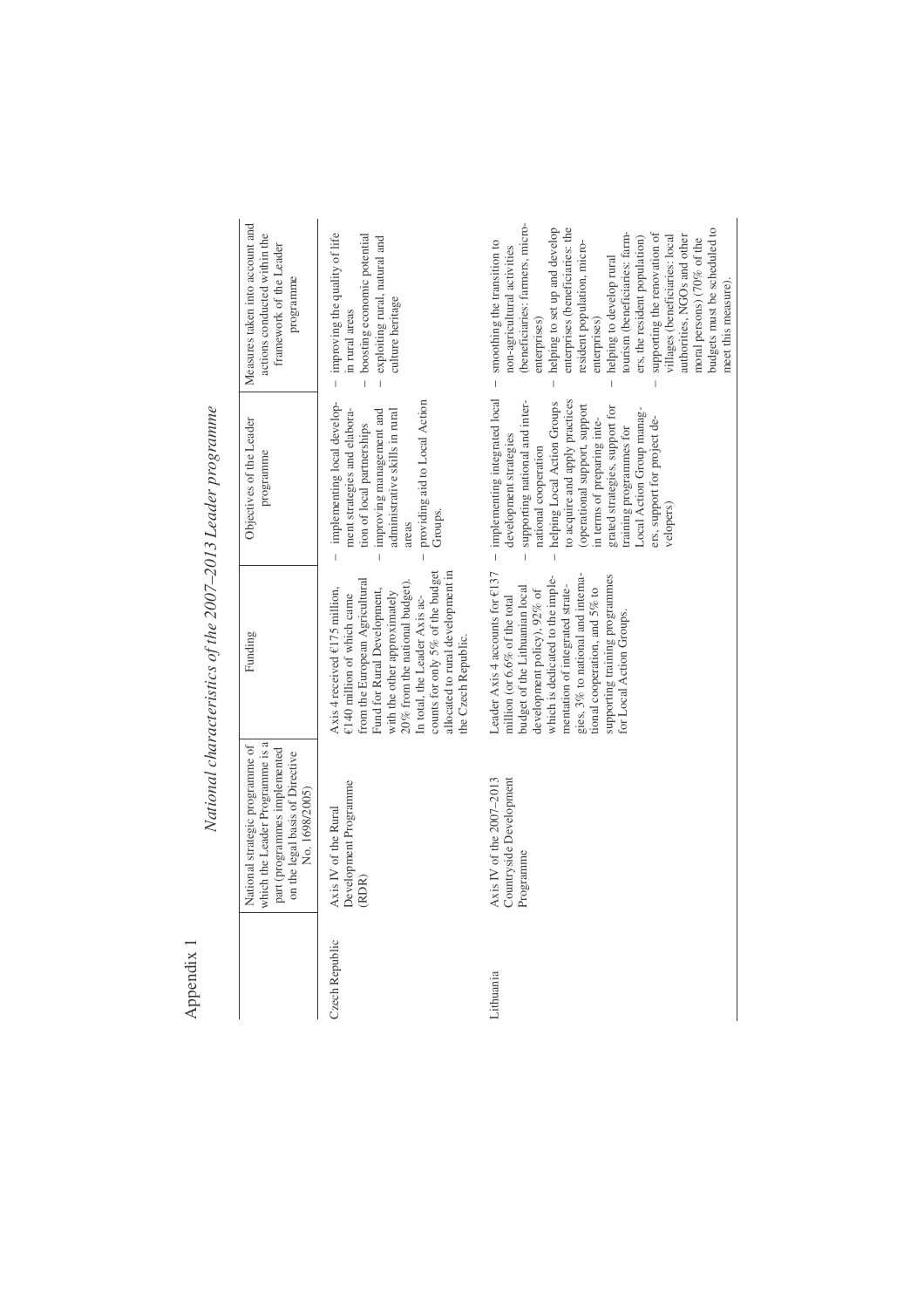| ۰ |
|---|
|   |
|   |
| ī |

|                  | Measures taken into account and<br>actions conducted within the<br>framework of the Leader<br>programme                                                 | (beneficiaries: local authorities<br>- renovating buildings protected<br>- helping to develop very small<br>companies (beneficiaries: en-<br>- helping to develop the tourist<br>- renovating villages and pro-<br>sector (beneficiaries: enter-<br>by the State (beneficiaries:<br>moting cultural heritage<br>and associations)<br>local authorities)        |  |
|------------------|---------------------------------------------------------------------------------------------------------------------------------------------------------|----------------------------------------------------------------------------------------------------------------------------------------------------------------------------------------------------------------------------------------------------------------------------------------------------------------------------------------------------------------|--|
|                  |                                                                                                                                                         | terprises)<br>prises)                                                                                                                                                                                                                                                                                                                                          |  |
|                  | Objectives of the Leader<br>programme                                                                                                                   | helping to develop innovative<br>ensuring effective communi-<br>monitoring the development<br>out Local Action Group de-<br>- implementing and carrying<br>cation between the micro-<br>regions and the various<br>velopment strategies<br>municipalities<br>of projects<br>projects<br>$\overline{1}$<br>$\overline{1}$                                       |  |
|                  | Funding                                                                                                                                                 | In Hungary, the budget allocated<br>Group disposes of €1 million to<br>budget of 20 billion forints. On<br>to rural development accounts<br>The 4 <sup>th</sup> Leader axis has a total<br>for only 10% of the regional<br>cover operating costs and $\epsilon$ 7<br>average, each Local Action<br>million to implement its<br>development budget<br>strategy. |  |
|                  | which the Leader Programme is a<br>National strategic programme of<br>part (programmes implemented<br>on the legal basis of Directive<br>No. 1698/2005) | Rural Development Strategy.<br>Axis IV of the New Hungary                                                                                                                                                                                                                                                                                                      |  |
| Cont. Appendix 1 |                                                                                                                                                         | Hungary                                                                                                                                                                                                                                                                                                                                                        |  |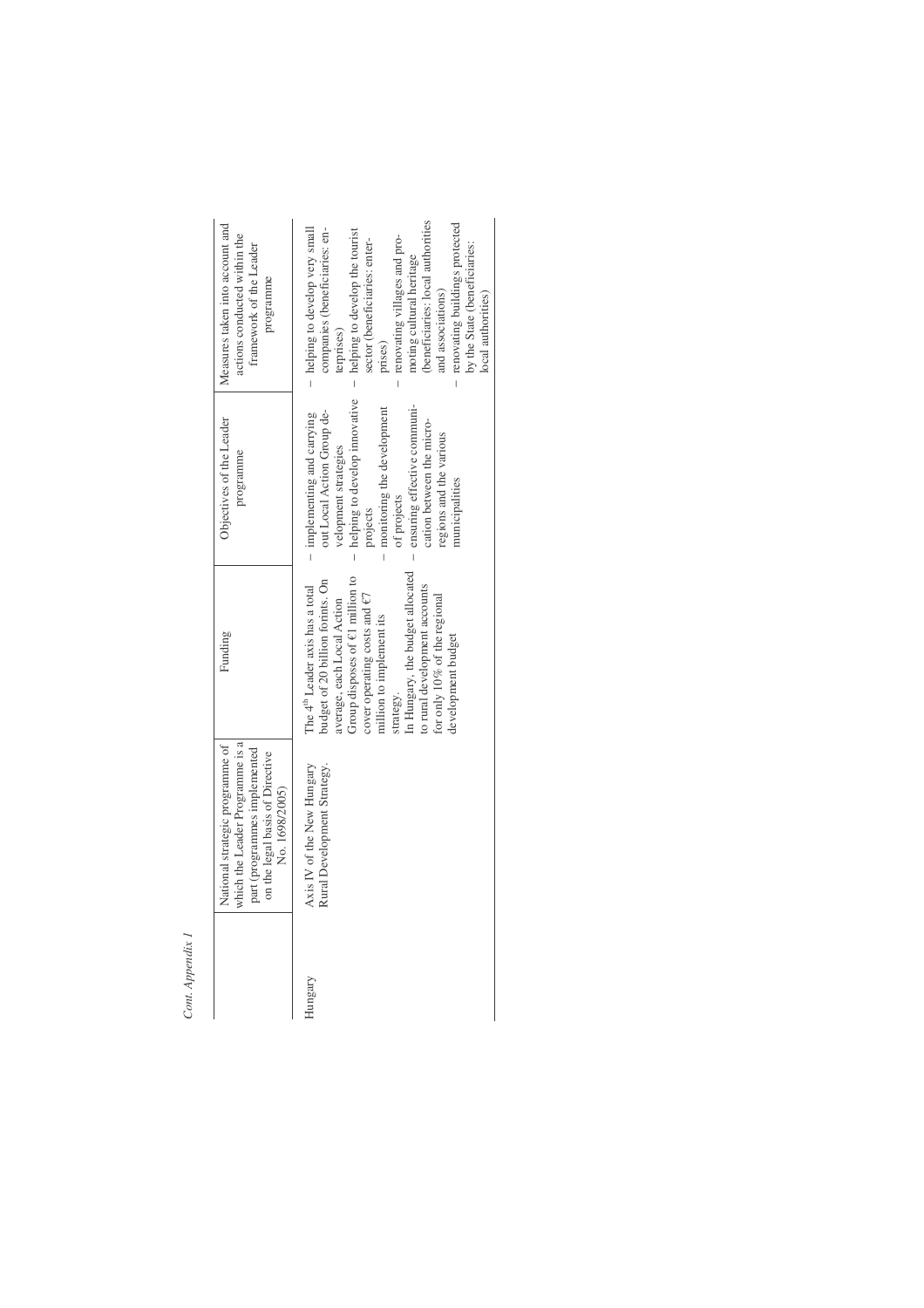| ś |
|---|
| ŷ |
|   |
|   |
|   |
|   |

# Leader 2007-2013 procedure *Leader 2007–2013 procedure*

|                | Size and regulatory parameters                                                                                                                                                                                                                                                                                                                                                                                                                                                                                                                                                                                                                                                                                                                                                                                                                                     | Management organ for the    | Local Action Group selection                                                                                                                                                                                                                                                                                                                                                                                                                                                                                                          | Methodology applied in                                                                |
|----------------|--------------------------------------------------------------------------------------------------------------------------------------------------------------------------------------------------------------------------------------------------------------------------------------------------------------------------------------------------------------------------------------------------------------------------------------------------------------------------------------------------------------------------------------------------------------------------------------------------------------------------------------------------------------------------------------------------------------------------------------------------------------------------------------------------------------------------------------------------------------------|-----------------------------|---------------------------------------------------------------------------------------------------------------------------------------------------------------------------------------------------------------------------------------------------------------------------------------------------------------------------------------------------------------------------------------------------------------------------------------------------------------------------------------------------------------------------------------|---------------------------------------------------------------------------------------|
|                | of the Local Action Groups                                                                                                                                                                                                                                                                                                                                                                                                                                                                                                                                                                                                                                                                                                                                                                                                                                         | procedure                   | procedure                                                                                                                                                                                                                                                                                                                                                                                                                                                                                                                             | elaborating the strategy                                                              |
| Czech Republic | (without necessarily having to<br>territory must be coherent and<br>Local Action Groups must be<br>municipalities involved in the<br>mass of human, financial and<br>economic resources required<br>100,000 inhabitants, exclud-<br>ing towns of over 25,000 in-<br>territory must be continuous<br>The parameter must include<br>Action Group territory must<br>The population of the Local<br>the land registries of all the<br>inscribed within the frame-<br>provide a sufficient critical<br>work of the micro-regions<br>and have common charac-<br>The Local Action Group<br>The Local Action Group<br>to support a sustainable<br>be between 10,000 and<br>teristics and problems.<br>development strategy.<br>Local Action Group.<br>correspond to them)<br>habitants<br>$\overline{\phantom{a}}$<br>$\begin{array}{c} \hline \end{array}$<br>$\mathsf I$ | $-$ Ministry of Agriculture | The project selection commis-<br>constituted by the Ministry of<br>selected by means of compe-<br>sion is part of a commission<br>calls for tender launched by<br>framework of the Local Ac-<br>the Ministry of Agriculture.<br>Economics, VUZE) and ex-<br>titions organised following<br>perts designated by the re-<br>gions (chosen outside the<br>representatives of NGOs,<br>- Local Action Groups are<br>research institutions (the<br>Institute of Agricultural<br>Agriculture. It includes<br>tion Groups)<br>$\overline{1}$ | - No specific methodology, but<br>training programmes for mi-<br>cro-region managers. |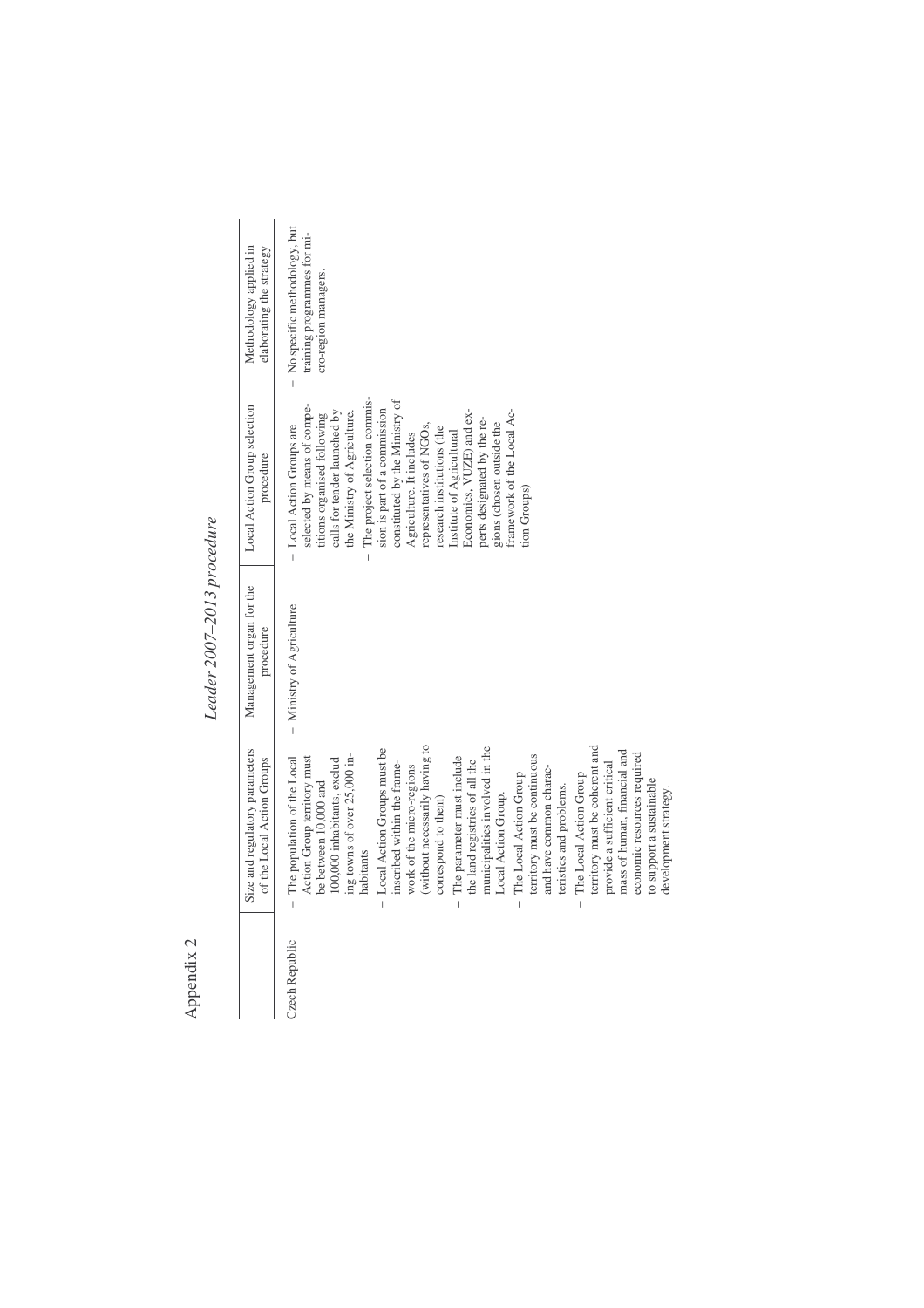|           | Size and regulatory parameters<br>of the Local Action Groups                                                                                                                                                                                                                                                                                                                                                                                                                                                                                                                                     | Management organ for the<br>procedure                                                                                                                        | Local Action Group selection<br>procedure                                                                                                                                                                                                                                                  | Methodology applied in<br>elaborating the strategy                                                                                                                                     |
|-----------|--------------------------------------------------------------------------------------------------------------------------------------------------------------------------------------------------------------------------------------------------------------------------------------------------------------------------------------------------------------------------------------------------------------------------------------------------------------------------------------------------------------------------------------------------------------------------------------------------|--------------------------------------------------------------------------------------------------------------------------------------------------------------|--------------------------------------------------------------------------------------------------------------------------------------------------------------------------------------------------------------------------------------------------------------------------------------------|----------------------------------------------------------------------------------------------------------------------------------------------------------------------------------------|
| Lithuania | 150,000 inhabitants, including<br>Action Group corresponds to<br>It is preferable that the Local<br>Local Action Groups must<br>have between 5,000 and<br>towns of less than 6,000<br>a single savivaldybé.<br>inhabitants.<br>$\overline{1}$<br>$\overline{1}$                                                                                                                                                                                                                                                                                                                                  | (which manages and selects<br>Local Action Group strate-<br>National Payment Agency<br>Ministry of Agriculture<br>gies).<br>$\overline{1}$<br>$\overline{1}$ | - In Lithuania there is no com-<br>petition or selection process<br>viso that it respects size and<br>properly so-called; theoreti-<br>Action Group, with the pro-<br>desires can become a Local<br>cally, any territory that so<br>partnership criteria.                                  | nancial aid provided to Local<br>but recommendations and fi-<br>Action Groups by the Minis-<br>No specific methodology,<br>try.<br>$\overline{1}$                                      |
| Hungary   | sponding approximately to the<br>couraged the development of<br>Within the framework of an<br>ing, under pressure from the<br>ries. Thus, generally speak-<br>Ministry of Agriculture, re-<br>over smaller project territo-<br>arge local communities by<br>large Local Action Groups<br>Ministry, the Local Action<br>suggesting that it favoured<br>velopment Programme en-<br>Groups were composed of<br>sponsible for the national<br>two micro-regions, corre-<br>New Hungary Rural De-<br>informal campaign, the<br>country's electoral cir-<br>cumscriptions.<br>$\overline{\phantom{a}}$ | $-$ Ministry of Agriculture                                                                                                                                  | assessment to the Ministry of<br>The strategy is submitted for<br>Competition for Rural De-<br>velopment Offices in each<br>micro-region. The Offices<br>which elaborate their own<br>set up local communities<br>Agriculture with no real<br>competition<br>strategies.<br>$\overline{1}$ | Specific national methodology.<br>93/2007 of the New Hungary<br>framed by Regulation No.<br>development strategies is<br>Rural Development Pro-<br>The elaboration of local<br>gramme. |

*Cont. Appendix 2*

Cont. Appendix 2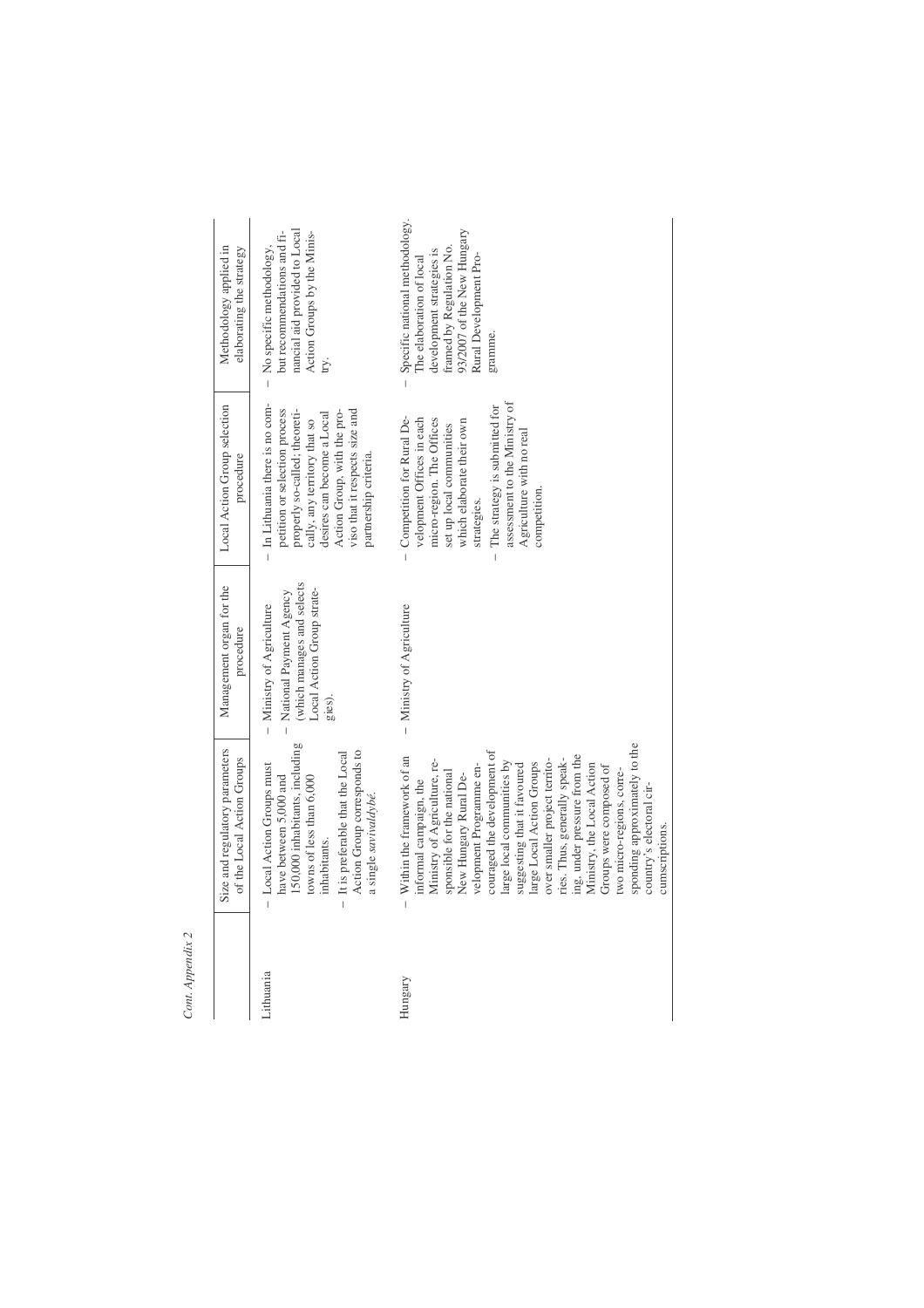### **References**

- Badies, B. 1995: *La fin du territoire. Essai sur le désordre international et sur l'utilité sociale du respect*. Paris, Fayard.
- Bulmer S. Dolowitz D. Humphereys P. Padgett S. 2007: *Policy Transfer in European Union Governance: Regulating the Utilities*. Abington, Routledge.
- Chevalier, P. Maurel, M. C. 2010: *Policy Transfer of the Local Development Model. The Leader Program Implementation in Central European countries. Paper presented at the Regional Studies Association Annual International Conference, "Regional Responses and Global Shifts: Actors, Institutions and Organisation"*, Pécs, 24–26 May, 2010.
- Cork Declaration A Living Countryside. (1996): *Cork – The European Conference on Rural Development.* [http://ec.europa.eu/agriculture/rur/cork\\_en.htm](http://ec.europa.eu/agriculture/rur/cork_en.htm)
- Dargan, L. Shucksmith, M. 2008: Leader and innovation. *Sociologia Ruralis*. 3. pp. 274–291.
- Kovach, I. Kučerova, E. 2006: The project class in Central Europe: The Czech and Hungarian cases. – *Sociologia Ruralis*. 1. pp. 3–21.
- Maurel, M. C. 2008: L'action publique "par le bas": L'approche Leader en Europe Centrale. *Revue d'Etudes Comparatives Est-Ouest*. 4. pp. 33–61.
- Maurel, M. C. Halamska, M. 2010: *Les acteurs locaux à l'épreuve du modèle européen Leader : France-Hongrie-Pologne*. Prague, Editions du CEFRES & IRWiR PAN.
- Maurel, M. C. Lacquement, G. 2007: *Agriculture et ruralité en Europe Centrale*. Paris, Aux Lieux D'être.
- Meyer-Sahling, J. H. 2007: Héritages, concurrence entre les partis et gouvernance de la fonction publique dans la Hongrie postcommuniste. – *Critique Internationale*. Avril–Juin 2007. pp. 51– 68.
- Osti, G. 2000: Leader and partnerships: The case of Italy. *Sociologia Ruralis*. 2. pp. 172–180.
- Pfeffer, J. Salancik, G. 1978: *The External Control of Organizations: A Resource Dependence Perspective.* New York, Harper and Row.
- Plésiat, M. Marty, P. 2010: Actors and Partnerships in the LAGs: A New Civic Space ? A Czech Case Study. *Paper presented at the Regional Studies Association Annual International Conference, "Regional Responses and Global Shifts: Actors, Institutions and Organisation"*, Pécs, 24–26 May, 2010.
- Quéva, C. 2006 : Les espaces ruraux à l'épreuve du développement local en France et en Allemagne : Quels encadrements pour les espaces de projet ? *Les mondes ruraux à l'épreuve des sciences sociales. Actes du colloque de Dijon*. 17–19 mai 2006.
- Ray, C. 2000: The EU Leader Program: Rural Development Laboratory" *Sociologia Ruralis*. 2. pp. 163–172.
- Regulation (CE) No. 1698/2005 of the Council of September 20, 2005 on support for rural development provided by the European Agricultural Fund for Rural Development (EAFRD).
- Shortall, S. 2004: Social or economic goals, civic inclusion or exclusion? An analysis of rural development theory and practice. – *Sociologia Ruralis.* 1. pp. 109–123.
- Shucksmith, M. 2000: Endogenous development, social capital and social inclusion: perspectives from Leader in the UK. – *Sociologia Ruralis*. 2. pp. 208–218.
- Vanier, M. 2002 : Les espaces du politique: Trois reflexions pour sortir des limites du territoire. In : Debarbieux, B. – Vanier, M. 2002: *Ces territorialités qui se dessinent.* Paris, Editions de l'Aube-DATAR. pp. 75–89.
- von Hirschhausen, B. Lacquement, G. 2007: Modèles de l'Ouest, territoires de l'Est. Le développement local et la valorisation du patrimoine dans les campagnes d'Allemagne Orientale. – *Revue d'Etudes Comparatives Est-Ouest*. 3. pp. 5–29.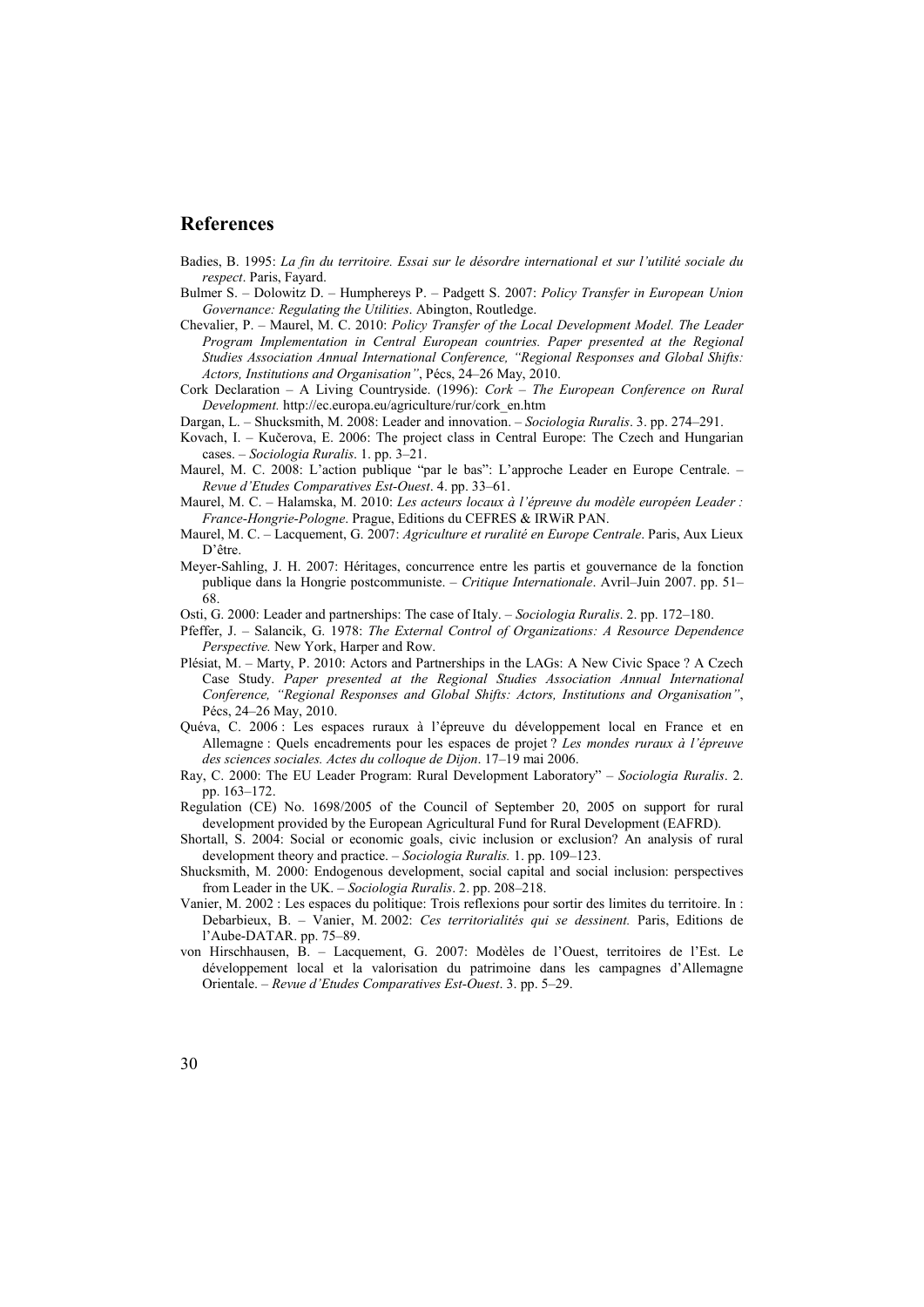The *Discussion Papers* series of the RCERS Institute for Regional Studies of the Hungarian Academy of Sciences was launched in 1986 to publish summaries of research findings on regional and urban development by Institute staff.

The series has 5 or 6 regular issues a year, as well as Special issues. It will be of interest to geographers, economists, sociologists, experts of law and political sciences, historians and everybody else who is, in one way or another, engaged in the research of spatial aspects of socio-economic development and planning.

The series is published by the Institute for Regional Studies.

Individual copies are available on request at the Institute.

Postal address

RCERS Institute for Regional Studies of the Hungarian Academy of Sciences P.O. Box 199, 7601 PÉCS, HUNGARY Phone: (36–72) 523 800 Fax: (36–72) 523 803 <www.rkk.hu>

**Director** 

László FARAGÓ

Editor

Gábor LUX [lux@rkk.hu](mailto:lux@rkk.hu)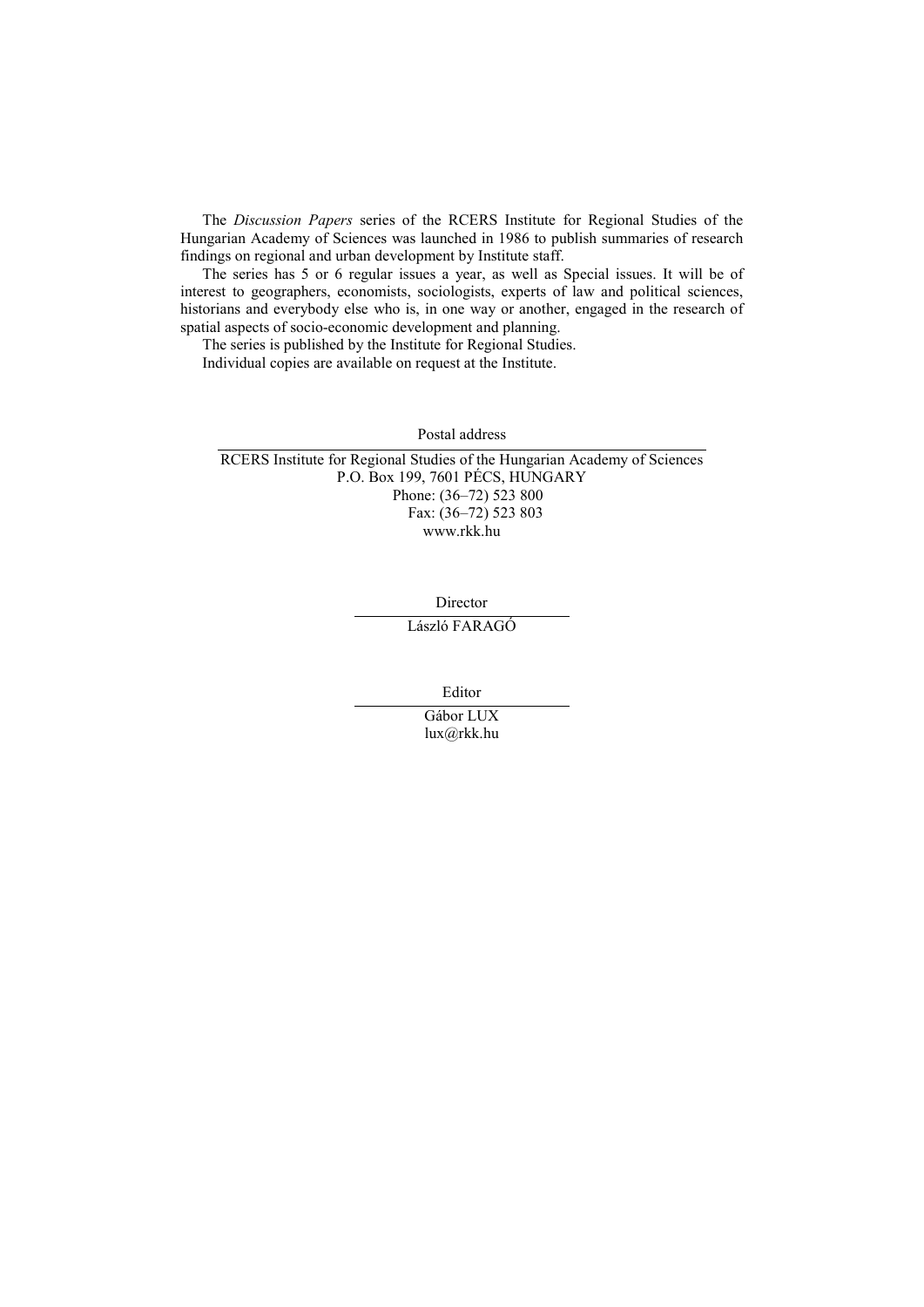#### **Discussion Papers/ Specials**

- BENKŐNÉ LODNER, Dorottya (ed.) (1988): Environmental Control and Policy: Proceedings of the Hungarian–Polish Seminar in the Theoretical Problems of Environmental Control and Policy
- OROSZ, Éva (ed.) (1988): Spatial Organisation and Regional Development Papers of the 6<sup>th</sup> Polish– Hungarian geographical Seminar
- DURÓ, Annamária (ed.) (1993): Spatial Research and the Social–Political Changes: Papers of the 7 th Polish–Hungarian Seminar
- DURÓ, Annamária (ed.) (1999): Spatial Research in Support of the European Integration. Proceedings of the 11th Polish–Hungarian Geographical Seminar (Mátraháza, Hungary 17–22 September, 1998)
- GÁL, Zoltán (ed.) (2001): Role of the Regions in the Enlarging European Union
- HORVÁTH, Gyula (ed.) (2002): Regional Challenges of the Transition in Bulgaria and Hungary
- KOVÁCS, András Donát (ed.) (2004): New Aspects of Regional Transformation and the Urban- Rural Relationship
- BARANYI, Béla (ed.) (2005): Hungarian–Romanian and Hungarian–Ukrainian border regions as areas of co-operation along the external borders of Europe
- ENYEDI, György KOVÁCS, Zoltán (eds.) (2006): Social Changes and Social Sustainability in Historical Urban Centres. The Case of Central Europe
- KOVÁCS, András Donát (ed.) (2007): Regionality and/or locality
- SZIRMAI, Viktória (ed.) (2007): Social Inequalities in Urban Areas and Globalization. The Case of Central Europe
- ILLÉS, Iván (2008): Visions and Strategies in the Carpathian Area (VASICA)
- GÁL, Zoltán RÁCZ, Szilárd (eds.) (2008): Socio-Economic Analysis of the Carpathian Area
- KOVÁCS, András Donát (ed.) (2009): Old and new borderlines/frontiers/margins

#### **Discussion Papers**

- No. 1 OROSZ, Éva (1986): Critical Issues in the Development of Hungarian Public Health with Special Regard to Spatial Differences
- No. 2 ENYEDI, György ZENTAI, Viola (1986): Environmental Policy in Hungary
- HAJDÚ, Zoltán (1987): Administrative Division and Administrative Geography in Hungary
- No. 4 SIKOS T., Tamás (1987): Investigations of Social Infrastructure in Rural Settlements of Borsod County
- No. 5 HORVÁTH, Gyula (1987): Development of the Regional Management of the Economy in East-Central Europe
- No. 6 PÁLNÉ KOVÁCS, Ilona (1988): Chance of Local Independence in Hungary<br>No. 7 FARAGÓ. László HRUBI. László (1988): Development Possibilities of Ba
- FARAGÓ, László HRUBI, László (1988): Development Possibilities of Backward Areas in Hungary
- No. 8 SZÖRÉNYINÉ KUKORELLI, Irén (1990): Role of the Accessibility in Development and Functioning of Settlements
- No. 9 ENYEDI, György (1990): New Basis for Regional and Urban Policies in East-Central Europe
- No. 10 RECHNITZER, János (1990): Regional Spread of Computer Technology in Hungary
- No. 11 SIKOS T., Tamás (1992): Types of Social Infrastructure in Hungary (to be not published)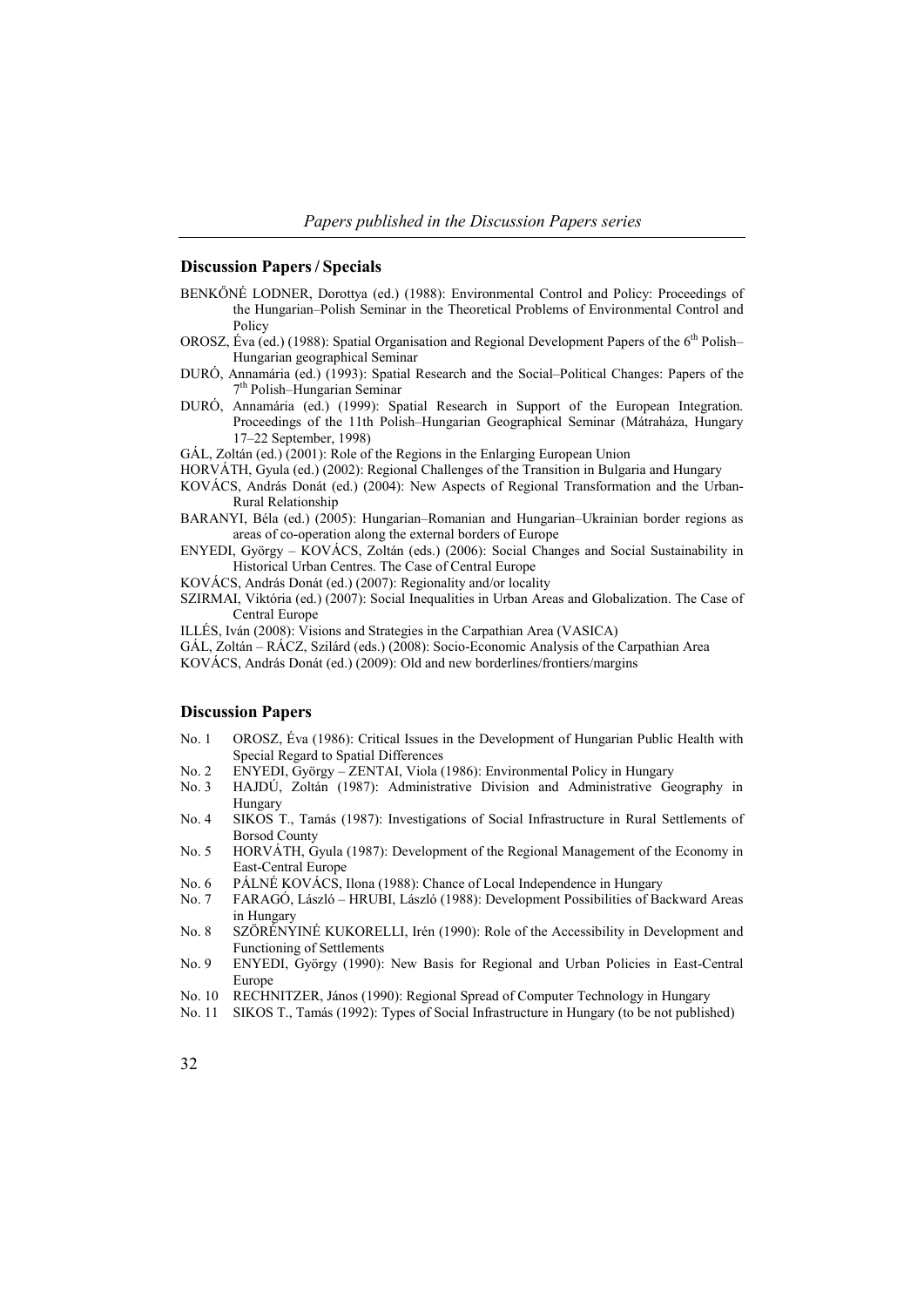- No. 12 HORVÁTH, Gyula HRUBI, László (1992): Restructuring and Regional Policy in Hungary
- No. 13 ERDŐSI, Ferenc (1992): Transportation Effects on Spatial Structure of Hungary
- No. 14 PÁLNÉ KOVÁCS, Ilona (1992): The Basic Political and Structural Problems in the Workings of Local Governments in Hungary
- No. 15 PFEIL, Edit (1992): Local Governments and System Change. The Case of a Regional Centre
- No. 16 HORVÁTH, Gyula (1992): Culture and Urban Development (The Case of Pécs)
- No. 17 HAJDÚ, Zoltán (1993): Settlement Network Development Policy in Hungary in the Period of State Socialism (1949–1985)
- No. 18 KOVÁCS, Teréz (1993): Borderland Situation as It Is Seen by a Sociologist No. 19 HRUBI. L. KRAFTNÉ SOMOGYI, Gabriella (eds.) (1994): Small and
- HRUBI, L. KRAFTNÉ SOMOGYI, Gabriella (eds.) (1994): Small and medium-sized firms and the role of private industry in Hungary
- No. 20 BENKŐNÉ Lodner, Dorottya (1995): The Legal-Administrative Questions of Environmental Protection in the Republic of Hungary
- No. 21 ENYEDI, György (1998): Transformation in Central European Postsocialist Cities
- No. 22 HAJDÚ, Zoltán (1998): Changes in the Politico-Geographical Position of Hungary in the  $20<sup>th</sup>$  Century
- No. 23 HORVÁTH, Gyula (1998): Regional and Cohesion Policy in Hungary
- No. 24 BUDAY-SÁNTHA, Attila (1998): Sustainable Agricultural Development in the Region of the Lake Balaton
- No. 25 LADOS, Mihály (1998): Future Perspective for Local Government Finance in Hungary
- No. 26 NAGY, Erika (1999): Fall and Revival of City Centre Retailing: Planning an Urban Function in Leicester, Britain
- No. 27 BELUSZKY, Pál (1999): The Hungarian Urban Network at the End of the Second Millennium
- No. 28 RÁCZ, Lajos (1999): Climate History of Hungary Since the 16<sup>th</sup> Century: Past, Present and Future
- No. 29 RAVE, Simone (1999): Regional Development in Hungary and Its Preparation for the Structural Funds
- No. 30 BARTA, Györgyi (1999): Industrial Restructuring in the Budapest Agglomeration
- No. 31 BARANYI, Béla BALCSÓK, István DANCS, László MEZŐ, Barna (1999): Borderland Situation and Peripherality in the North-Eastern Part of the Great Hungarian Plain
- No. 32 RECHNITZER, János (2000): The Features of the Transition of Hungary's Regional System
- No. 33 MURÁNYI, István–PÉTER, Judit–SZARVÁK, Tibor–SZOBOSZLAI, Zsolt (2000): Civil Organisations and Regional Identity in the South Hungarian Great Plain
- No. 34 KOVÁCS, Teréz (2001): Rural Development in Hungary
- No. 35 PÁLNÉ, Kovács Ilona (2001): Regional Development and Governance in Hungary
- No. 36 NAGY, Imre (2001): Cross-Border Co-operation in the Border Region of the Southern Great Plain of Hungary
- No. 37 BELUSZKY, Pál (2002): The Spatial Differences of Modernisation in Hungary at the Beginning of the  $20<sup>th</sup>$  Century
- No. 38 BARANYI, Béla (2002): Before Schengen Ready for Schengen. Euroregional Organisations and New Interregional Formations at the Eastern Borders of Hungary
- No. 39 KERESZTÉLY, Krisztina (2002): The Role of the State in the Urban Development of Budapest
- No. 40 HORVÁTH, Gyula (2002): Report on the Research Results of the Centre for Regional Studies of the Hungarian Academy of Sciences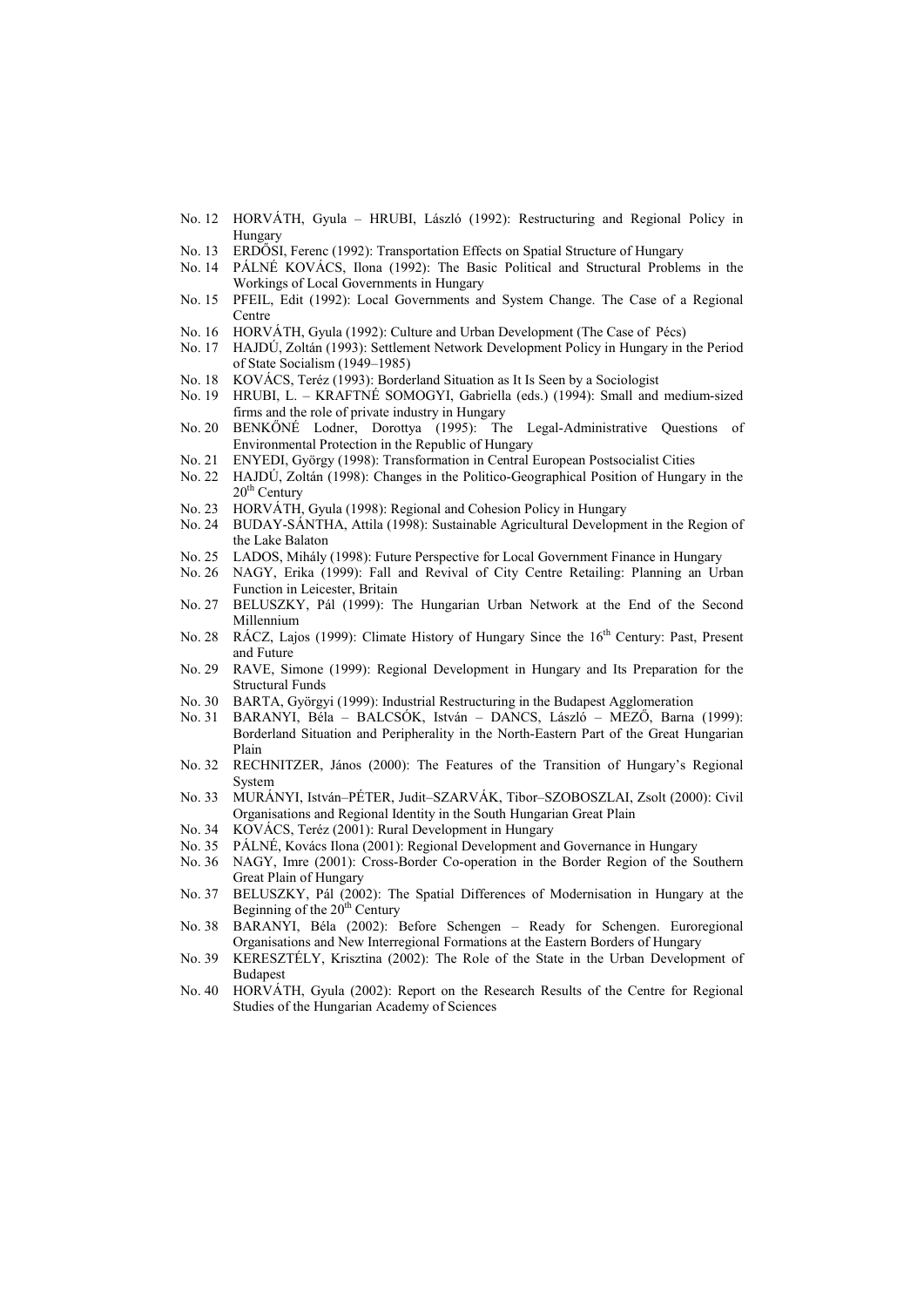- No. 41 SZIRMAI, Viktoria A. GERGELY, András BARÁTH, Gabriella–MOLNÁR, Balázs SZÉPVÖLGYI, Ákos (2003): The City and its Environment: Competition and/or Co operation? (A Hungarian Case Study)
- No. 42 CSATÁRI, Bálint KANALAS, Imre NAGY, Gábor SZARVÁK, Tibor (2004): Regions in Information Society – a Hungarian Case-Study
- No. 43 FARAGÓ, László (2004): The General Theory of Public (Spatial) Planning (The Social Technique for Creating the Future)
- No. 44 HAJDÚ, Zoltán (2004): Carpathian Basin and the Development of the Hungarian Landscape Theory Until 1948
- No. 45 GÁL, Zoltán (2004): Spatial Development and the Expanding European Integration of the Hungarian Banking System
- No. 46 BELUSZKY, Pál GYŐRI, Róbert (2005): The Hungarian Urban Network in the Beginning of the  $20<sup>th</sup>$  Century
- No. 47 G. FEKETE, Éva (2005): Long-term Unemployment and Its Alleviation in Rural Areas
- No. 48 SOMLYÓDYNÉ PFEIL, Edit (2006): Changes in The Organisational Framework of Cooperation Within Urban Areas in Hungary
- No. 49 MEZEI, István (2006): Chances of Hungarian–Slovak Cross-Border Relations
- RECHNITZER, János SMAHÓ, Melinda (2006): Regional Characteristics of Human Resources in Hungary During the Transition
- No. 51 BARTA, Györgyi BELUSZKY, Pál CZIRFUSZ, Márton GYŐRI, Róbert KUKELY, György (2006): Rehabilitating the Brownfield Zones of Budapest
- No. 52 GROSZ, András (2006): Clusterisation Processes in the Hungarian Automotive Industry<br>No. 53 FEKETE, G. Éva HARGITAI, Judit JÁSZ, Krisztina SZARVÁK, Tibor
- FEKETE, G. Éva HARGITAI, Judit JÁSZ, Krisztina SZARVÁK, Tibor SZOBOSZLAI, Zsolt (2006): Idealistic Vision or Reality? Life-long learning among Romany ethnic groups
- No. 54 BARTA, Györgyi (ed.) (2006): Hungary the New Border of the European Union
- No. 55 GÁL, Zoltán (2006): Banking Functions of the Hungarian Urban Network in the Early  $20^{th}$ Century.
- No. 56 SZÖRÉNYINÉ, Kukorelli Irén (2006): Relation Analysis in Rural Space A Research Method for Exploring the Spatial Structure in Hungary
- No. 57 MAUREL, Marie-Claude PÓLA, Péter (2007): Local System and Spatial Change The Case of Bóly in South Transdanubia
- No. 58 SZIRMAI, Viktória (2007): The Social Characteristics of Hungarian Historic City Centres
- No. 59 ERDŐSI, Ferenc GÁL, Zoltán GIPP, Christoph VARJÚ, Viktor (2007): Path Dependency or Route Flexibility in Demand Responsive Transport? The Case Study of TWIST project
- No. 60 PÓLA, Péter (2007): The Economic Chambers and the Enforcement of Local Economic Interests
- No. 61 BUDAY-SÁNTHA, Attila (2007): Development Issues of the Balaton Region
- No. 62 LUX, Gábor (2008): Industrial Development, Public Policy and Spatial Differentiation in Central Europe: Continuities and Change
- No. 63 MEZEI, Cecília (2008): The Role of Hungarian Local Governments in Local Economic Development
- No. 64 NAGY, Gábor (2008): The State of the Info-communication Markets in Dél-Alföld Region – Hungary
- No. 65 HORVÁTH, Gyula (2008): Regional Transformation in Russia
- No. 66 BELUSZKY, Pál SIKOS T., Tamás (2008): Changing Village-Typology of Rural Settlements in Hungary at the Beginning of the Third Millennium
- No. 67 CSIZMADIA, Zoltán GROSZ, András (2008): Regional Innovation System in West Transdanubia